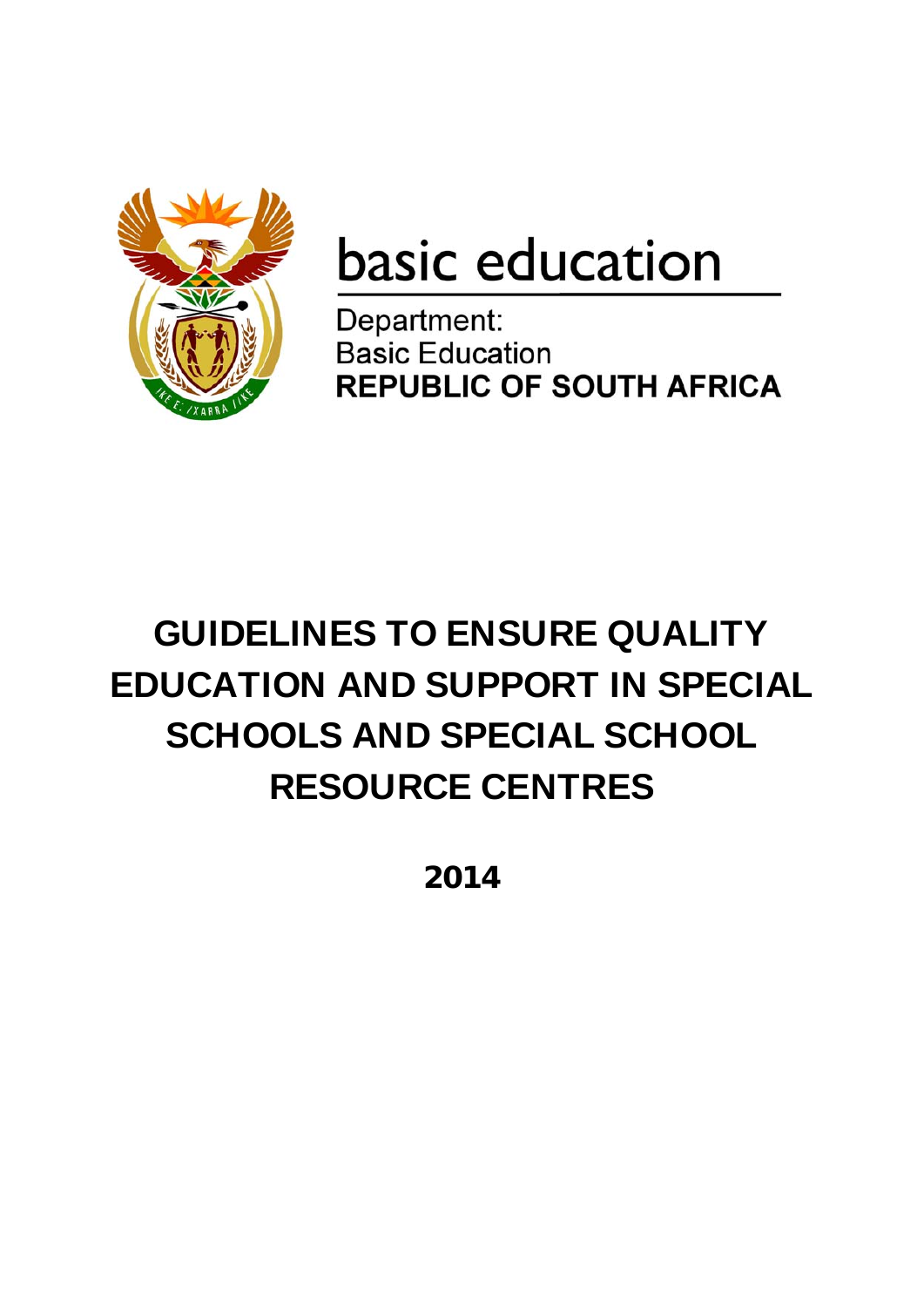#### GUIDELINES TO ENSURE QUALITY EDUCATION AND SUPPORT IN SPECIAL SCHOOLS AND **SPECIAL SCHOOL RESOURCE CENTRES TO SUPPORT INCLUSIVE EDUCATION**

#### **2014**

Directorate Inclusive Education Sol Plaatje House 222 Struben Street, Pretoria (012) 357 4082 Fax (012) 323 7749

www.education.gov.za/Programmes/InclusiveEducation www.thutong.doe.gov.za/inclusiveeducation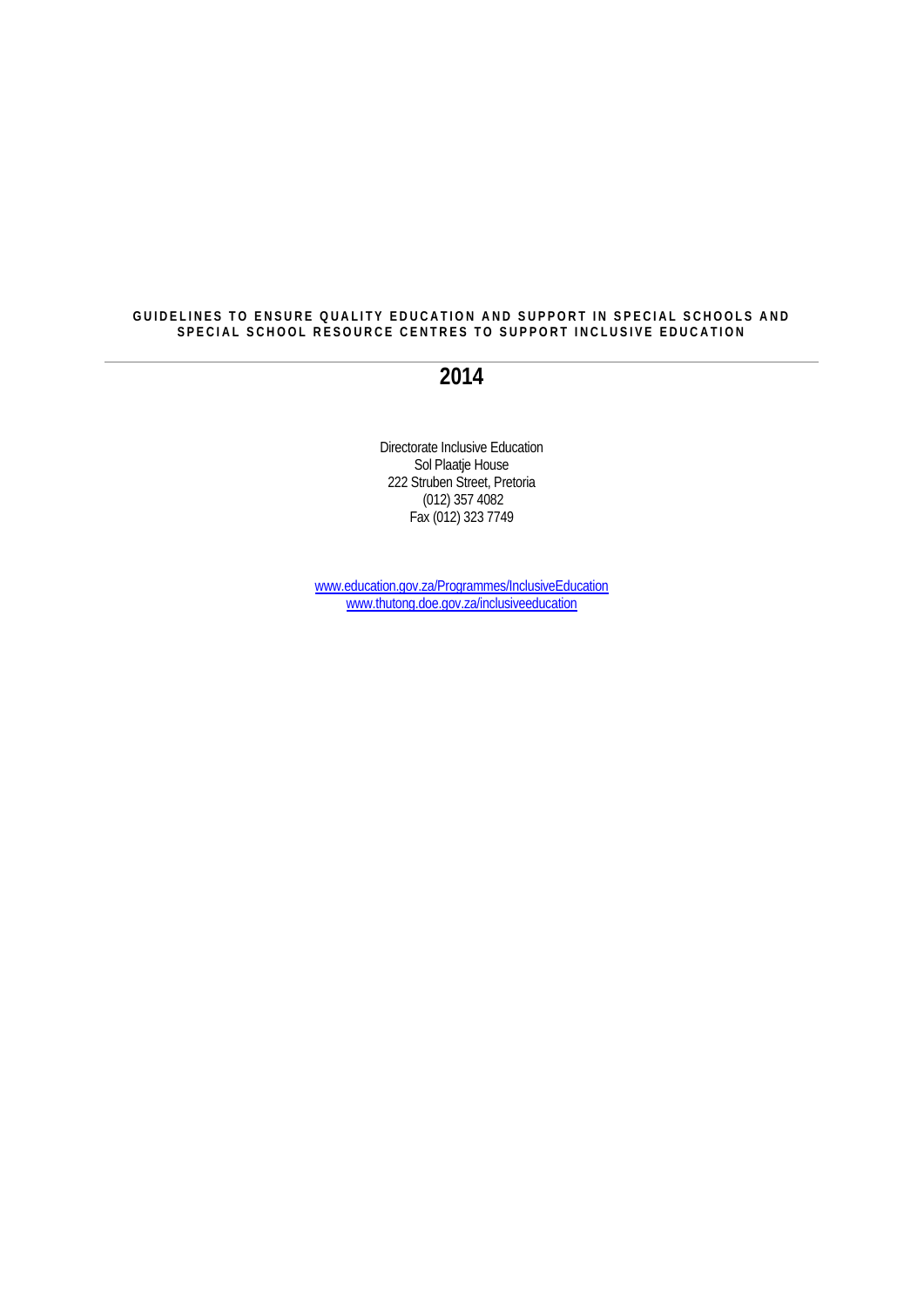| $\mathbf 1$ . |                                                               |                                                               |  |  |  |  |  |  |
|---------------|---------------------------------------------------------------|---------------------------------------------------------------|--|--|--|--|--|--|
| $2_{-}$       | GUIDELINES TO ENSURE QUALITY EDUCATION AND SUPPORT IN SPECIAL |                                                               |  |  |  |  |  |  |
|               | 2.1                                                           |                                                               |  |  |  |  |  |  |
|               | 2.2                                                           |                                                               |  |  |  |  |  |  |
|               | 2.2.1                                                         |                                                               |  |  |  |  |  |  |
|               | 2.2.2                                                         |                                                               |  |  |  |  |  |  |
|               | 2.2.3                                                         |                                                               |  |  |  |  |  |  |
|               | 2.2.4<br>2.3.                                                 |                                                               |  |  |  |  |  |  |
|               | 2.3.1                                                         |                                                               |  |  |  |  |  |  |
|               | 2.3.2                                                         |                                                               |  |  |  |  |  |  |
|               | 2.3.3                                                         |                                                               |  |  |  |  |  |  |
|               | 2.3.4<br>2.4                                                  |                                                               |  |  |  |  |  |  |
|               | 2.4.1                                                         |                                                               |  |  |  |  |  |  |
|               | 2.4.2                                                         |                                                               |  |  |  |  |  |  |
|               | 2.4.3                                                         |                                                               |  |  |  |  |  |  |
|               | 2.4.4                                                         |                                                               |  |  |  |  |  |  |
| 3             |                                                               | CRITERIA FOR QUALITY EDUCATION AND SUPPORT IN SPECIAL SCHOOLS |  |  |  |  |  |  |
|               | 3.1                                                           |                                                               |  |  |  |  |  |  |
|               | 3.2                                                           |                                                               |  |  |  |  |  |  |
|               | 3.3                                                           |                                                               |  |  |  |  |  |  |
|               | 3.3.1                                                         |                                                               |  |  |  |  |  |  |
|               | 3.3.2<br>3.4<br>3.5                                           |                                                               |  |  |  |  |  |  |
|               | 3.5.1                                                         |                                                               |  |  |  |  |  |  |
|               | 3.5.2                                                         |                                                               |  |  |  |  |  |  |
|               | 3.5.3                                                         |                                                               |  |  |  |  |  |  |
|               | 3.6                                                           |                                                               |  |  |  |  |  |  |
|               |                                                               |                                                               |  |  |  |  |  |  |
|               |                                                               |                                                               |  |  |  |  |  |  |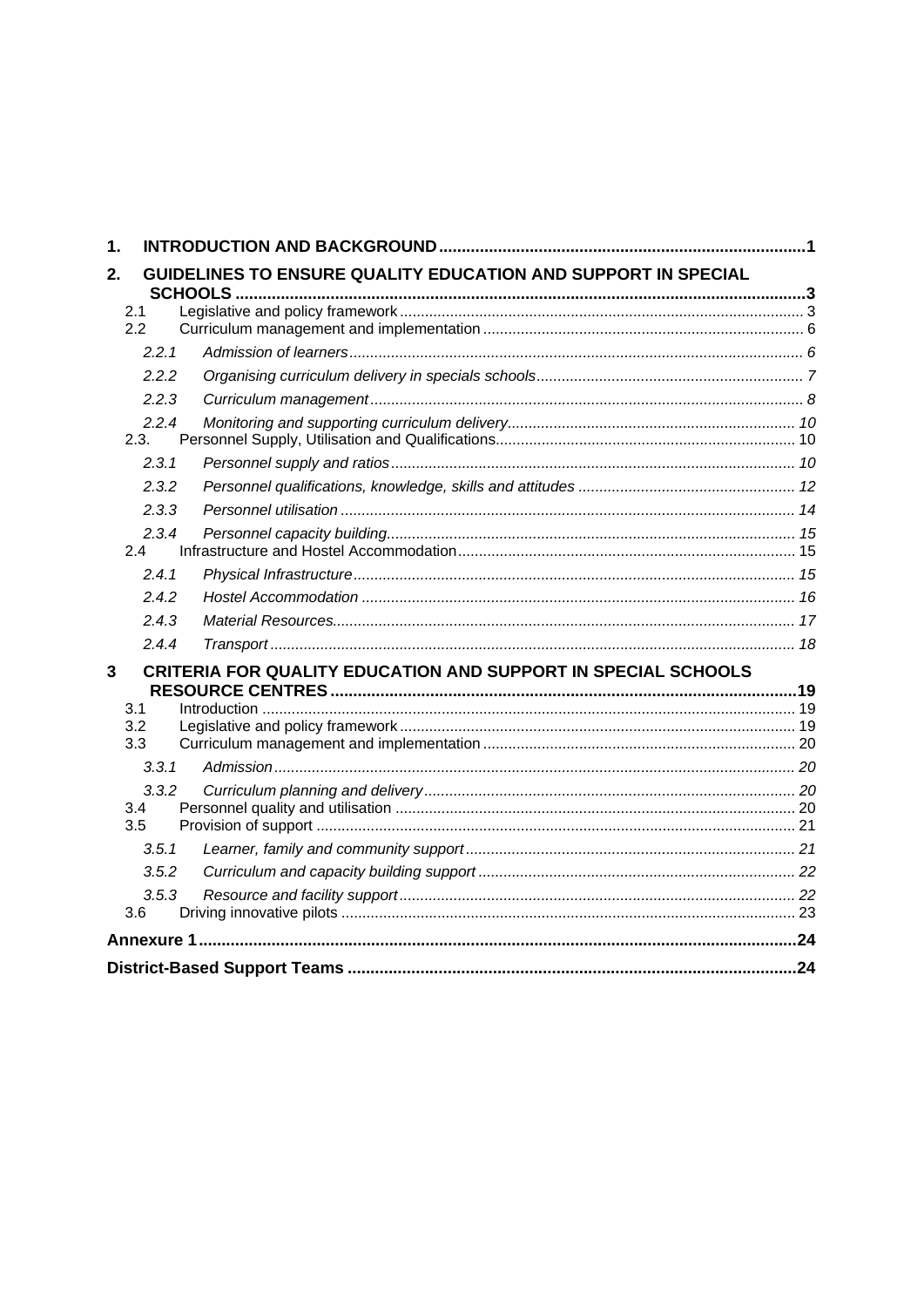### **GUIDELINES TO ENSURE QUALITY EDUCATION AND SUPPORT IN SPECIAL SCHOOLS AND SPECIAL SCHOOL RESOURCE CENTRES**

#### **1. INTRODUCTION AND BACKGROUND**

Historically, inequity in the provision of quality education and support was most evident in the "Special Needs sector". The Report of the Human Rights Commission of 2004 showed that learners with special needs in rural areas experience the worst forms of education exclusion. Not only are there very few special schools in rural areas, they do not exist in many deep rural areas, and where they do exist, they are in the most deplorable conditions and do not always have qualified personnel and specialists support personnel.

This inequality in the provision of education support to learners with special needs was further confirmed by the Department of Education report of 2007. According to this report, in 2007, 408 special schools across the country provided education to 91,280 learners identified with special needs. Typically the best resourced special schools are in the urban areas and they attract the best qualified specialists. The quality of education offered in many of these special schools is very limited and many learners enrolled in some of the schools never progress beyond Grade 1. Some of the challenges that contribute to the poor provision of education and support in special schools include:

- Limited skills among teachers and support personnel
- Unavailability of professional expert support personnel
- Inadequate personneling, especially non-teaching personnel and care professionals in hostels
- Lack of learning and teaching support material and other material resources:
- Lack of assistive devices;
- Poverty and reliance on disability grants for payment of school fees by learners;
- Inadequate transport
- Infrastructure challenges

In an attempt to address these past and current challenges, in 2001 South Africa adopted the inclusive education policy: Education White Paper 6: Special Education Needs Building an Inclusive Education and Training System. This policy outlines strategies for the provisions of education support for learners who experience barriers to learning and development. According to this policy one of the key strategies for improving education support to learners experiencing barriers to learning and development is through the establishment of an inclusive education and training system. At the centre of this system should be strengthened specials schools that will provide adequate and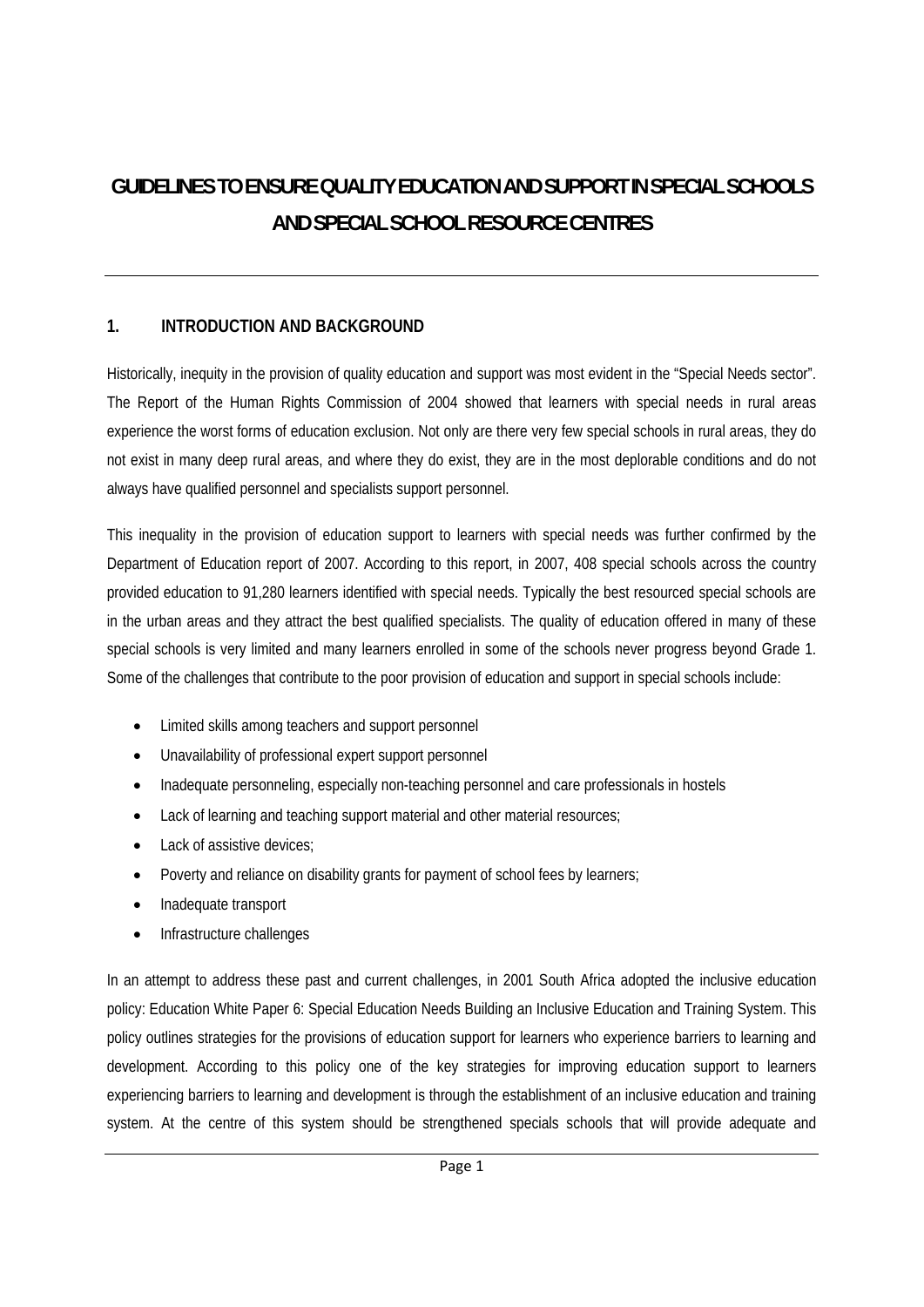appropriate and quality educational provision for those learners who require intense level of support and are enrolled in these schools. Specials schools will also be strengthened so that they function as a resource centre. As a resource centre they will be expected to provide "particular expertise and support, especially professional support in curriculum, assessment and instruction to neighbouring schools, especially full service schools. They will do this as part a district based support team (DBST)". Annexure 1 provides details about the DBST and its function.

This document provides guidelines for the system on the minimum standards that are required for any special school to function adequately and provide quality education, care and support to learners enrolled in these schools. The document also outlines guidelines for a functional Special School as Resource Centre (SSRC). The guidelines will guide the Department of Basic Education at all levels in resourcing, supporting and monitoring Special Schools and Special Schools as Resource Centres.

The guidelines are divided into two sections. The first section provides guidelines for Special Schools that will ensure that all they are fully functional and provide quality education and support to learners who require high level of support and are enrolled in these schools. The guideline also outlines some of the requirements for a special school to qualify to be a Special School Resource Centre (SSRC). The Department of Basic Education must ensure that a special school meets most of the standards described in these guidelines before the school begins preparations to function as a SSRC. The second section of the guideline provides guidelines for a functional SSRC.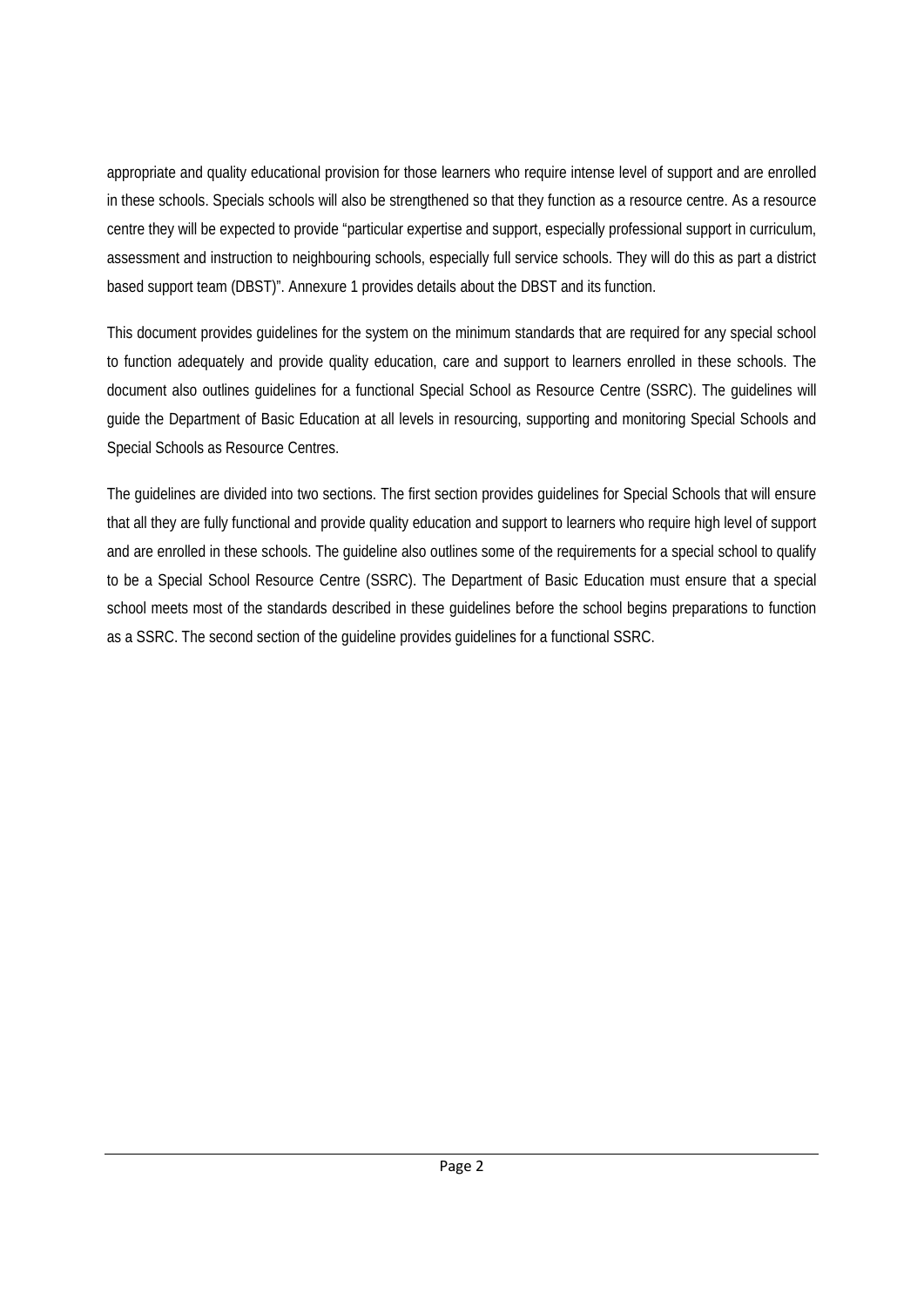#### **2. GUIDELINES TO ENSURE QUALITY EDUCATION AND SUPPORT IN SPECIAL SCHOOLS**

The guideline to ensure quality education and support in special schools outlines some of the requirements for a functional special school. The information is this guideline is organised under the following headings:

- Legislative and policy framework
- Curriculum management and implementation
- Personnel supply and qualifications
- Infrastructure and hostel accommodation

#### **2.1 Legislative and policy framework**

- 2.1.1 Special schools are public schools. Therefore, their functioning must be guided by the laws and policies that guide other public schools. Furthermore, special schools have a critical role in the implementation of an inclusive education system. Therefore their functioning should be guided by the relevant legislation and policies that support an inclusive education system.
- 2.1.2 Below are some of the key legislation and policies that should guide the functioning of Special Schools.
	- Constitution of the Republic of South Africa, No. 108 of 1996.
	- South African Schools Act; Act No 84 of 1996.
	- The Children's Act; Act No. 38 of 2005
	- The Children's Amendment Act No 41 of 2007
	- Education White Paper 6: Special Needs Education: Building an inclusive education and training system, 2001
	- The National Curriculum Statement, Grade R-12, 2011
	- National Protocol on Assessment Grade R-12, 2011
	- United Nations Convention on the Rights of Persons with Disabilities and its Optional Protocol December, 2006
	- Guidelines for the Provision of Boarding Facilities in Public Ordinary Schools
	- The South African Bureau of Standards (SABS) 0400 Code of Practice for the Application of the National Building Regulations; 1990
	- National Building Regulation and SABS of 1993, SANS 10-400
	- The National Building Regulations and Building Standards Act No 103 of 1997
	- South African Schools Act; Act No 84 of 1996: Regulations relating to minimum uniform norms and standards for public school infrastructure, 2013
	- Public Finance Management Act, Act No 1 of 1999 as amended by Act 29 of 1999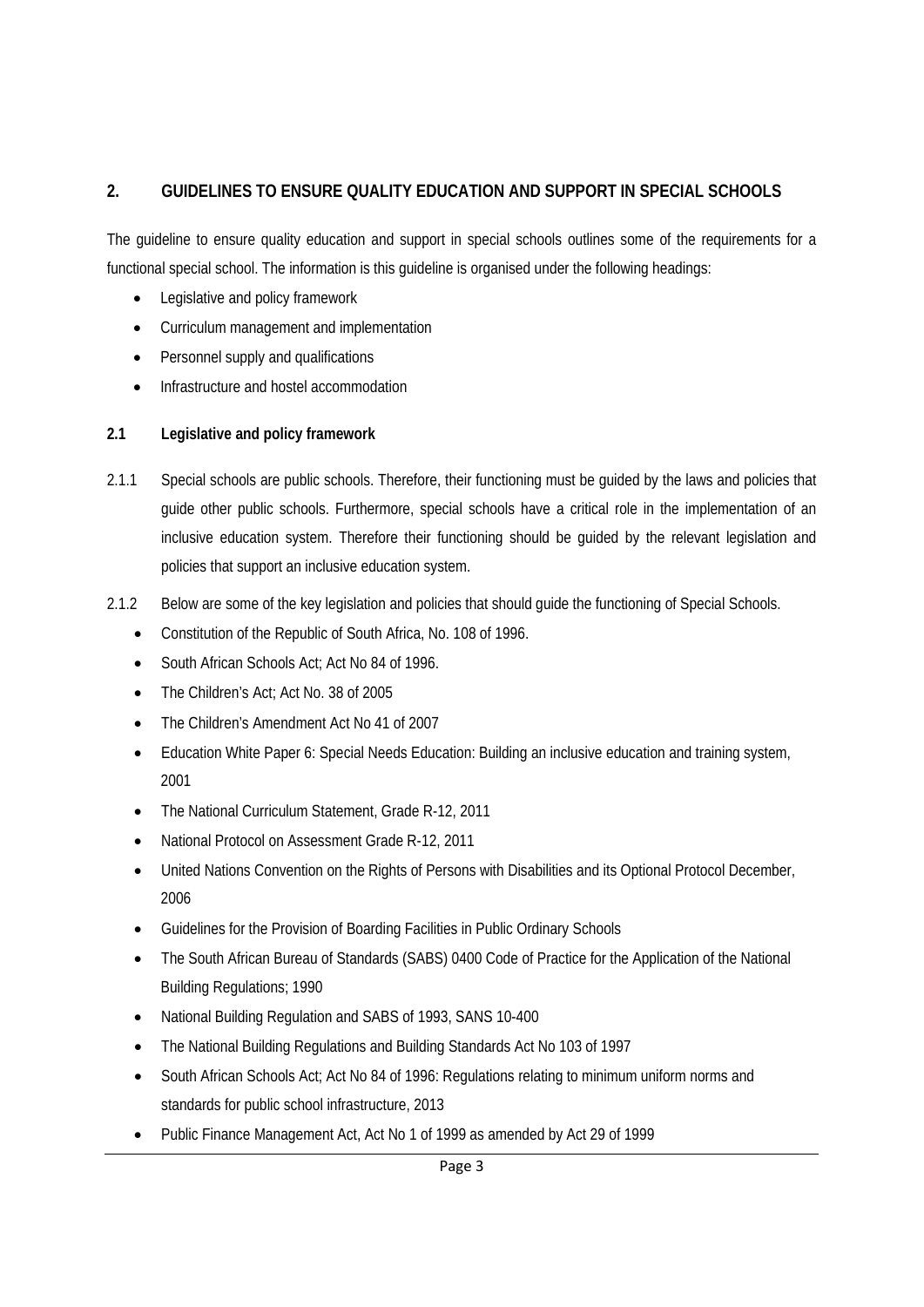- 2.1.3 Furthermore, Specials schools should be guided by the following guidelines that will assist them in the delivery of quality education and support.
	- National Policy on Screening, Identification, Assessment and Support (SIAS), 2014
	- Guidelines for Inclusive Teaching and Learning, 2010
	- Guidelines for Responding to Learner Diversity in the Classroom Through Curriculum and Assessment Policy Statements, 2011
- 2.1.4 It is imperative that Specials Schools are familiar with all the relevant legislation, policies and guidelines and must have copies in their schools for reference purposes.
- 2.1.5 Education legislation and policy which includes the inclusive education policy, identify several institutions, structures and personnel that are tasked with the development and implementation of an inclusive education system.
- 2.1.6 Special schools should have a clear understanding these institutions, structures and personnel whose direct or indirect mandate is to ensure that special schools function optimally. These institutions, structures and personnel include:
	- The National Department of Basic Education
	- Provincial Departments of Education
	- Districts
	- Ordinary mainstream schools
	- Full-service schools
	- Special schools as resource centres
	- District-based support teams
	- School-based support teams
	- Teachers
	- Parents
	- Support personnel
	- Other government departments
- 2.1.7 Special schools should have an understanding of the roles of these institutions, structures and personnel. Such an understanding is important because the effective functioning of special schools relies on these institutions, structures and personnel.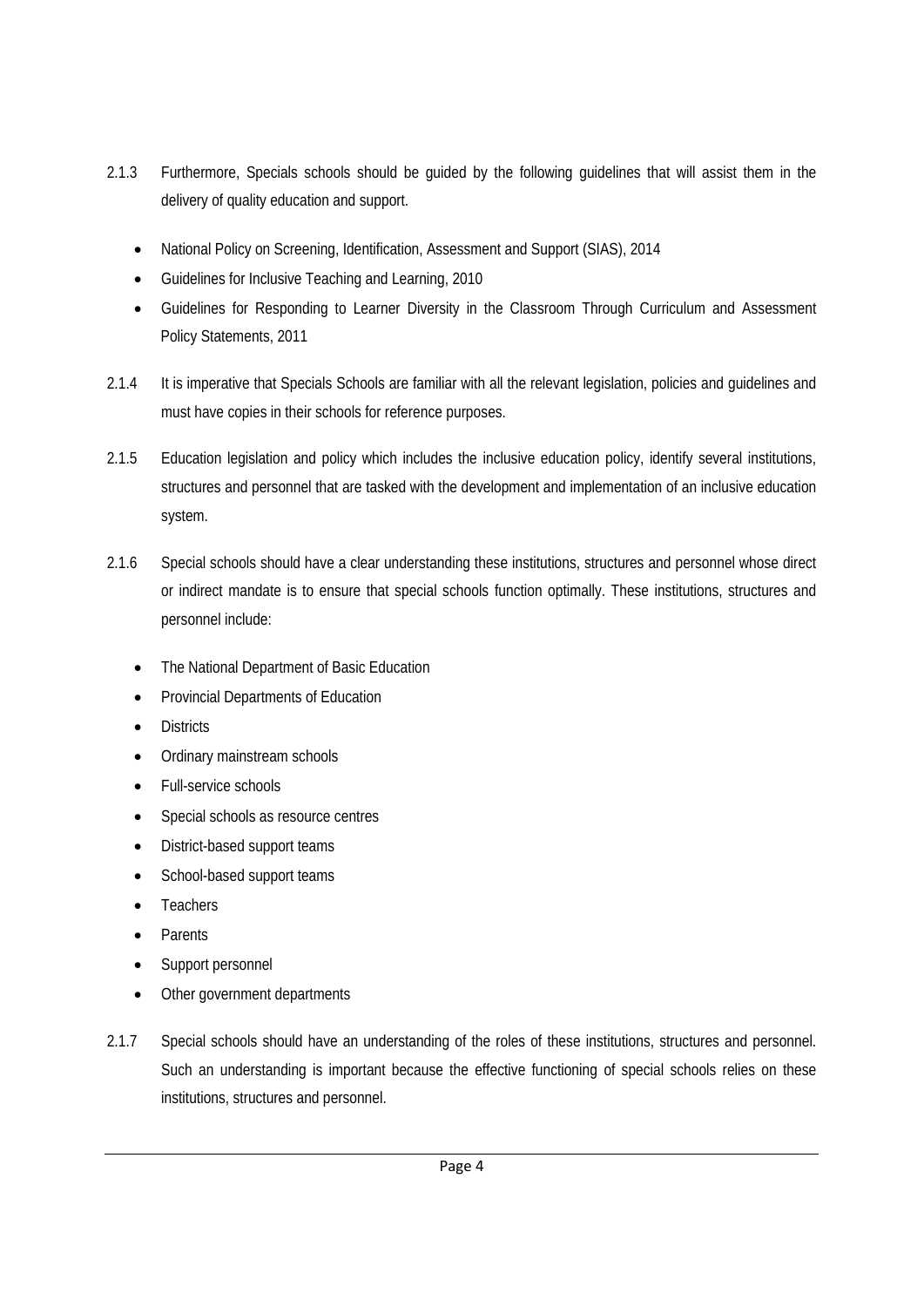- 2.1.8 The inclusive education policy and several guidelines documents, which include the Guidelines for Full-Service/Inclusive Schools, 2010, Guidelines for District-based Support Teams (DBST), 2005, Draft National Policy on Screening, Identification, Assessment and Support (SIAS), 2014, provide a detailed outline of what these structures are and their roles and responsibilities. Special schools must familiarise themselves to these guidelines documents. All special schools must have copies of these guidelines. A summary of some of the roles are outlined below.
- 2.1.9 The Department of Basic Education at national, provincial and district levels has an obligation to monitor all special schools on a regular basis and provide the necessary support. All aspects of education provision must be monitored. These include, but are not limited to, school governance and management, curriculum planning and delivery, infrastructure provisioning, human resource management and transport. Special schools must not be seen as the sole responsibility of officials from the Inclusive/Special Needs Education sections of the Department.
- 2.1.10 The Department of Basic Education must keep all the special schools' records required by the education system for planning, monitoring and reporting purposes.
- 2.1.11 When signing the annual progression and promotion schedules, the relevant district officials must ensure that all learners at special schools are benefiting educationally.
- 2.1.12 Provincial Departments of Education must establish and develop skills of District-based Support Teams to support the implementation of White Paper 6.
- 2.1.13 As District-based Support Teams are introduced, districts must ensure that these teams are fully functional in accordance with the Framework for the Establishment of District-based Support Teams (July 2005). These teams must liaise with other Government Departments, such as Health and Social Development, to provide the required support to schools.
- 2.1.14 Special schools that have been identified as Special School Resource Centres (SSRCs) must operate under the auspices of the DBST and provide support to other schools. This should be managed via a District-based Support Team management committee. Principals of all SSRCs in the district must be represented on this committee. Their responsibility, inter alia, is to manage the balance between ensuring that quality teaching, learning and support takes place at their schools, whilst ensuring that personnel at Special School Resource Centres provide adequate support as an arm of the District-based Support Team.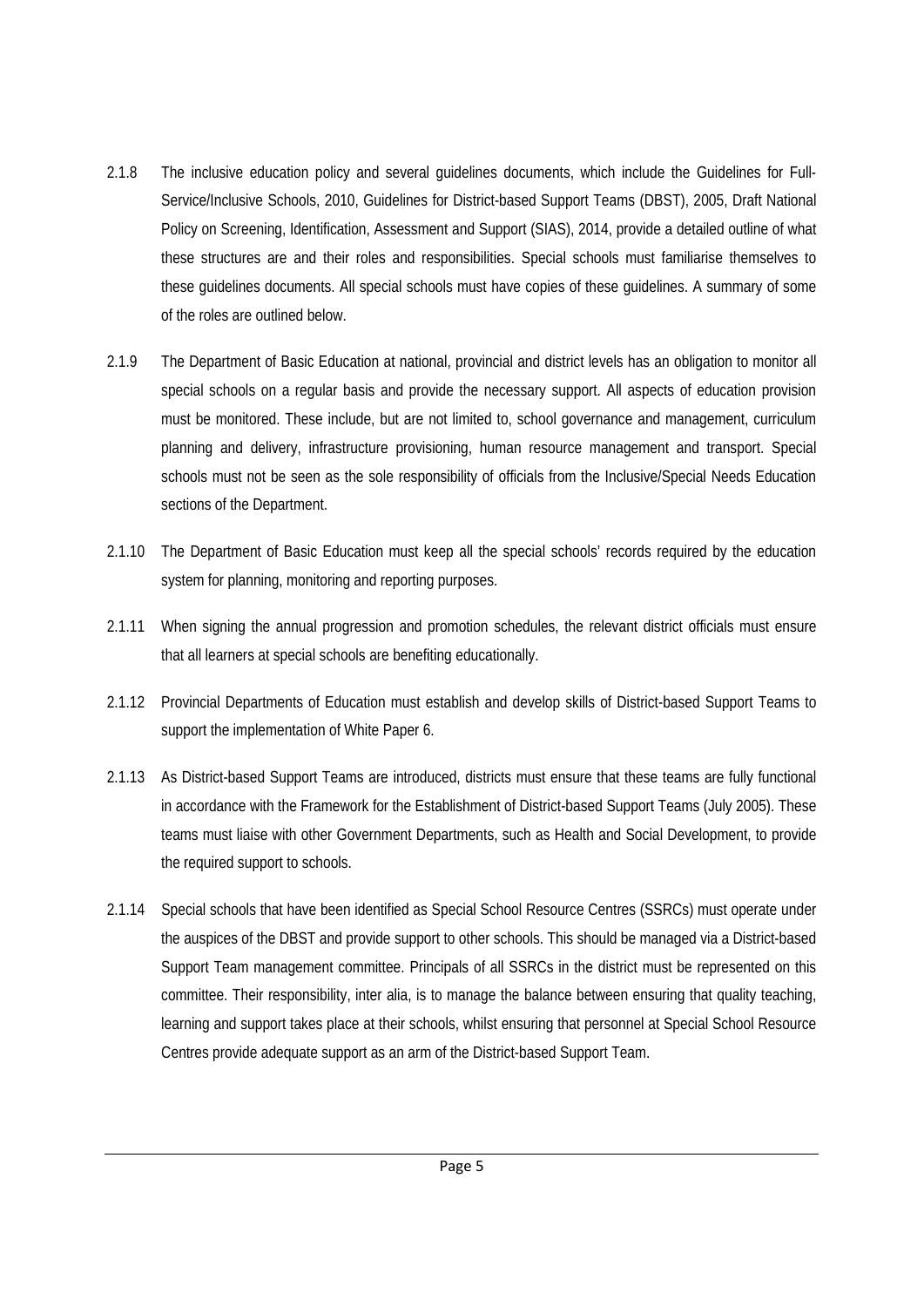2.1.15 Special Schools must ensure that they support the families of learners enrolled in their schools. Such support may include educational guidance and support, psychological and emotional guidance and support, etc. Schools must advise parents on the best possible career opportunities available to learners.

#### **2.2 Curriculum management and implementation**

#### **2.2.1 Admission of learners**

- i. Special schools are there to provide education support to learners who require high levels of support. Therefore, special schools should only admit learners who require high levels of support.
- ii. Special schools should be organised according to their programme of specialisation which entails specific curriculum delivery requirements. A special school may admit only learners who require support in the area of specialisation offered at the school. The learners' support needs should be determined using the National Policy on Screening, Identification, Assessment and Support (SIAS) process. Only learners whose support needs have been identified using the SIAS process should be admitted to special schools. All admissions must be ratified by the District-based Support Team.
- iii. In cases where the determination of a learner's support needs require a medical assessment, this assessment must be conducted by the relevant professionals by completing the Disability and Health Form included in the SIAS Toolkit. The outcome of the assessment should be communicated to the school and parents and used to ensure that the learner receives appropriate support as part of the SIAS process. The medical assessment on its own must not be used as justify admission to a special school.
- iv. No learner with very high needs may be refused admission on the basis of the severity of the learner's support needs.
- v. Priority of admission to a special school should be given to learners who need high levels of support, are outof-school and have not been able to gain access to any form of schooling.
- vi. Appropriateness of placement of learners should be reviewed annually or at least every two years.
- vii. Admission to a special school should be considered as a last option for a learner and should only be done in cases where reasonable accommodation cannot be made available in the local ordinary school. Learners and parents who meet the requirements for additional support must still have the opportunity to exercise their choice as to whether they are educated in a special school or an ordinary or full-service school.
- viii. Ideally, a special school should accommodate a maximum of 300 learners on site.
- ix. A decision to exempt a learner entirely, partially or conditionally from compulsory schooling should be approved by the Head of Department and such a learner should be placed on a register by the Department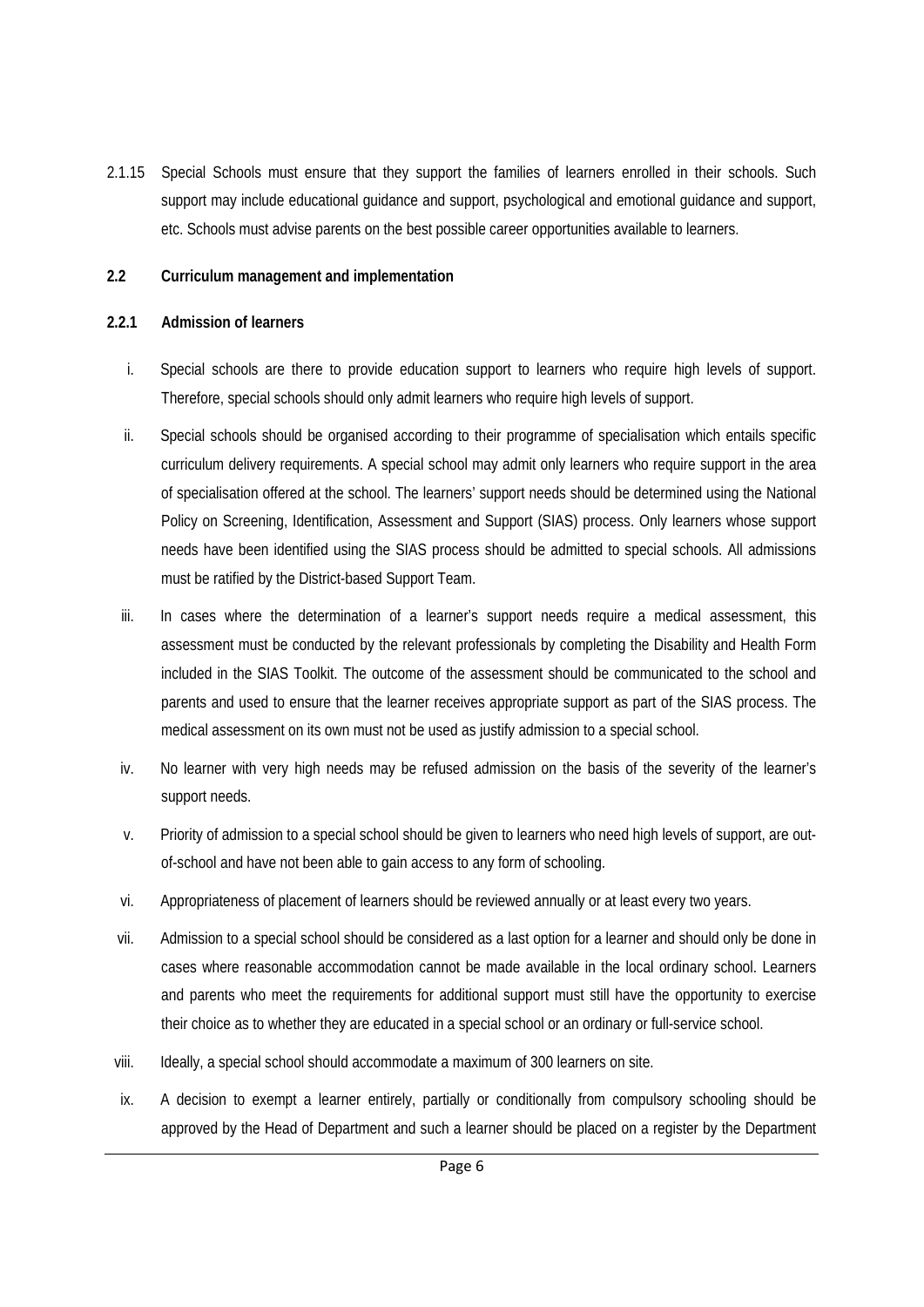(SASA, Section 4 (1) and (2)). The Department must put in place measures for the monitoring of such learners in terms of their support and education. The exemption clause is not meant to be used by schools to exclude learners with disabilities. Only parents can request for their child to be exempted from compulsory school attendance.

- x. Special schools should introduce exit strategies and transition to work programmes for learners who are older than 18. Schools must motivate why individual learners should remain at school after the age of 18. Such a motivation must outline the programme of curriculum support that will be offered. This motivation must be reviewed on a year-by-year basis and must be approved by the Head of the Provincial Education Department.
- xi. Schools must further incrementally introduce early intervention programmes and classes for learners from the age of three. This is particularly important for children with intellectual disability, visual impairment, autism, communication impairments, physical disability and those who are Deaf who are dependent on specialist interventions at as early an age as possible.
- xii. All Grade R classes are expected to be inclusive and offer places to all learners. Special schools should establish outreach services to provide additional support to children with disabilities in mainstream settings.

#### **2.2.2 Organising curriculum delivery in specials schools**

- i. Schools should be organised around specialised curriculum support programmes rather than category of disability. Curriculum support programmes should address the following curriculum support needs:
	- Learning and cognition
	- Hearing
	- Vision
	- **Mobility**
	- Communication
	- Skills and vocational
	- Complex, multiple and pervasive disability
	- Behaviour and psycho-social factors
- ii. When planning the programmes schools should consider personnel qualification, use, distribution and capacity building, curriculum delivery, physical infrastructure, learning and teaching support materials (LTSM), assistive devices and technology and ICTs.
- iii. Every school that offers a particular programme should develop the necessary expertise and become a centre of excellence in that particular programme.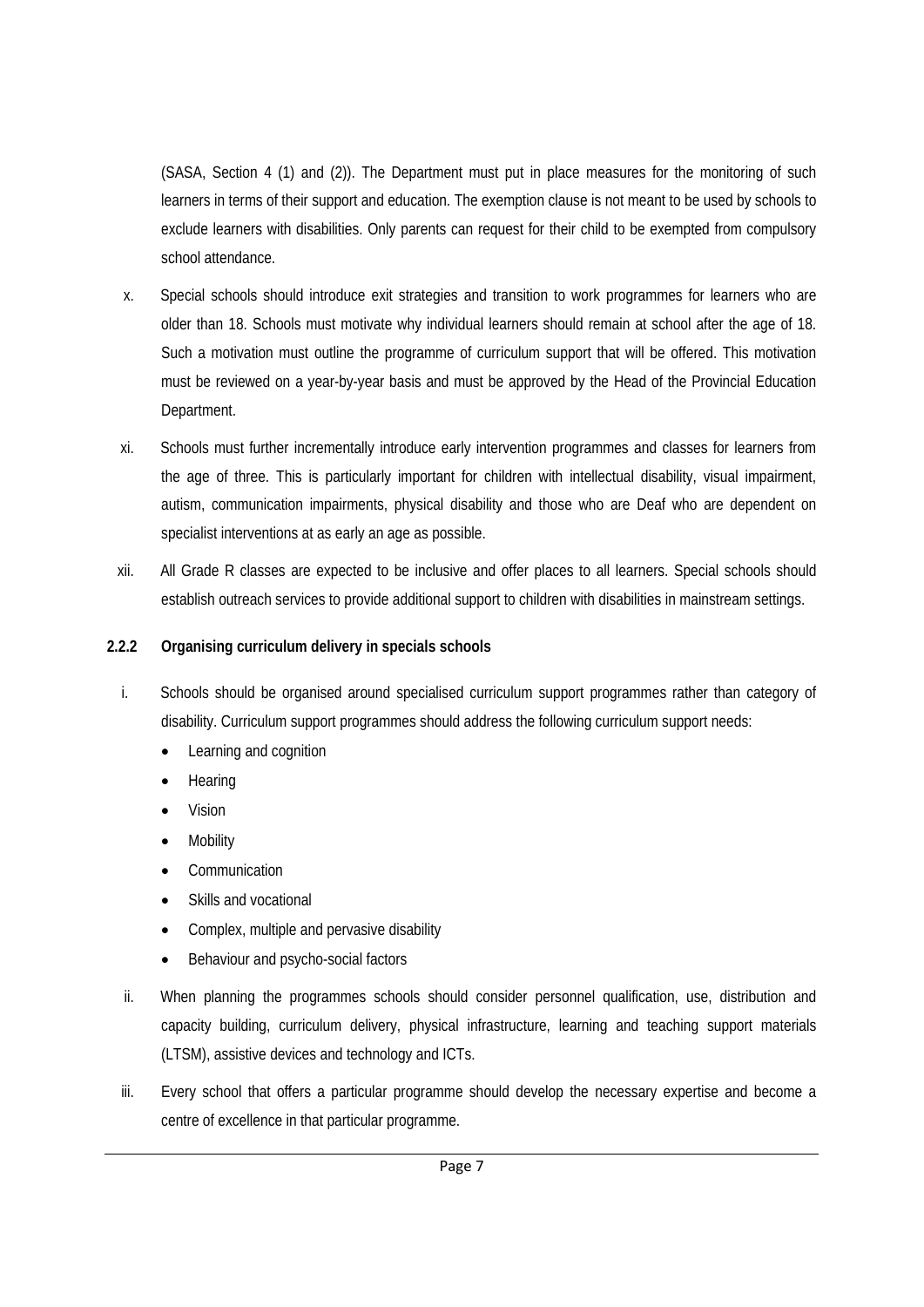iv. A school that indicates that it offers a particular form and level of support must ensure that it is equipped in all respects to offer such support.

#### **2.2.3 Curriculum management**

- i. Like all other principals, principals in specials schools should adhere to regulations and policies with regard to curriculum management.
- ii. As curriculum managers they must ensure that The National Curriculum Statement is the norm in their schools. A school may not offer programmes outside of the National Curriculum Statement without the approval of the provincial Department of Education.
- iii. The principal, supported by the SMT should ensure effective curriculum management. These include but are not limited to:
	- Ensuring the programme offered at the school is, as far as possible, aligned to the National Curriculum Statement;
	- Ensuring there is adequate and appropriately qualified teaching and professional personnel to deliver the curriculum;
	- Ensuring the availability of adequate and appropriate learning and teaching support material. These should be provided for all learners in an appropriate and relevant format, depending on the learners' needs;
	- Ensuring that the principle of one textbook per subject per learner is adhered to;
	- Ensuring that all learners have access to Workbooks and are supported to use these the appropriate level;
	- Mediating curriculum differentiation by making simplified versions, special editions or lower grade levels of texts available where necessary;
	- Providing adequate and appropriate assistive devices and technology and ensuring that these are effectively integrated in the teaching and learning process;
	- Effectively managing, retrieving, storing and maintaining Learning Teaching and Support Materials (LTSM), assistive devices and technology;
	- Managing timetabling and adherence to tuition time (also introducing periods for mastering of specific skills such as Braille, orientation and mobility, South African Sign Language, Augmentative and Alternative (AAC), computyping, etc.);
	- Ensuring there are support structures, resources and systems (e.g. a School-based Support Team (SBST), database of community and other resources and clear protocols and referral systems for personnel and students on how to utilise these) – community resources include social welfare services,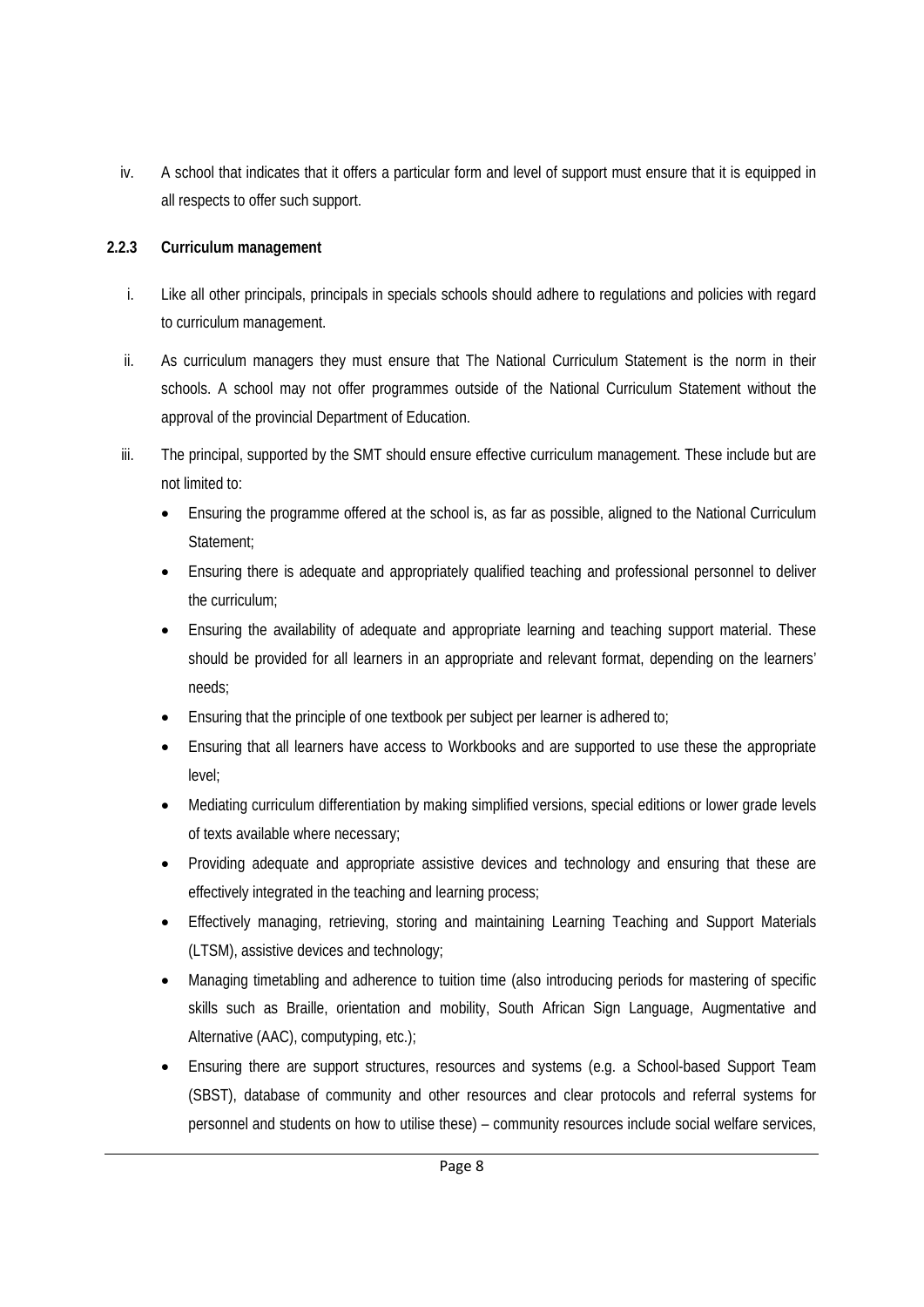primary health clinics, mental health drop in centres, support services at Higher Education Institutions, programmes run by non-governmental and disabled people organisations, teacher centres, etc.;

- Managing assessment and support records (Accommodations, SNA 1 and SNA 2 and other SIAS Forms); and
- Creating a school environment that is welcoming, enabling and has high expectations for all learners.
- iv. Teaching and assessment in special schools should not only be guided by the National Curriculum Statement (NCS), but also by the Screening Identification Assessment and Support (SIAS) Policy, the Guidelines for Inclusive Learning Programmes, Inclusive Teaching and Learning and Responding to Learner Diversity through the Curriculum.
- v. Curriculum delivery must focus on ensuring differentiation and adaptation so that learners can access the National Curriculum Statement. Content, teaching and assessment methods and LTSM should be differentiated and adapted.
- vi. Individual support plans for learners should emphasise acquisition of knowledge and skills required for academic success and development in general.
- vii. The development of literacy and numeracy should form part of everyday teaching for all learners, also learners with severe intellectual disability.
- viii. Practical application and skills development must be linked to knowledge, theory and conceptual development as contained in the National Curriculum Statement.
- ix. Schools that offer skills and vocational programmes must do this with the approval and under the supervision of the Provincial Department of Education and should ensure that the academic component as well as the skills component of the Learning Programme, is up to standard. Learners should not be compelled to follow the skills programme.
- x. Schools should use the National Protocol for Assessment, Grade R-12 policy to guide assessment, recording and progression. Chapter 9 of the policy makes provision for assessment of learners with special needs.
- xi. All learners must have the opportunity to make use of accommodations and adapted forms of assessment as outlined in the National Policy on the Conduct of the Senior Certificate, 2014 and applications must be submitted in time to the relevant structures at district and provincial level.
- xii. Accommodations and adapted forms of assessment must be applied throughout learners' school careers.
- xiii. All learners must be appropriately assessed for progression throughout the year.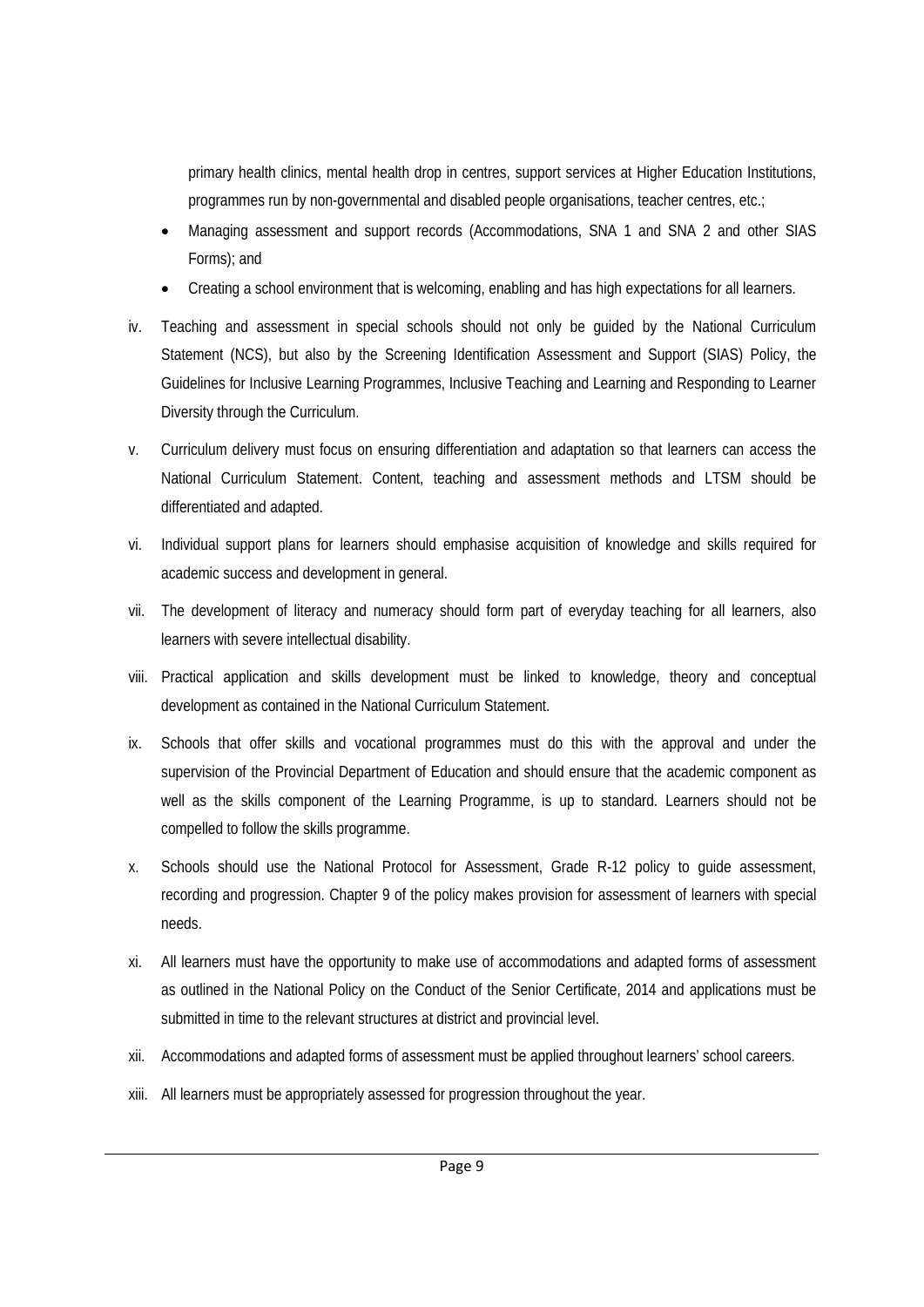- xiv. The advancement of learners through the grades should be the norm and no learner should remain in the same grade throughout the learner's school career. The Head of Department may give approval for learners to spend longer than four years in a phase if and when necessary.
- xv. Certification at least at Grade 9 level and, as far as possible, at Grade 12 level should form part of the curriculum package of all special schools.

#### **2.2.4 Monitoring and supporting curriculum delivery**

- i. The same curriculum support and monitoring that is provided by the National, Provincial (district and school level) Department of Education in ordinary schools should be provided to special schools. The monitoring and supporting of the curriculum in special schools must not be the responsibility of the DBE section that deals with inclusive education or special needs education alone.
- ii. Therefore it is important that support personnel such as curriculum advisors and circuit managers should have the knowledge and skills to support special schools. Specials schools resource centres must play a role in capacitating support personnel with the knowledge and skills they require to support and monitor curriculum delivery in special schools. They should do this as part of their role within the DBST.

#### **2.3. Personnel Supply, Utilisation and Qualifications**

#### **2.3.1 Personnel supply and ratios**

- i. All personnel employed in special schools must be thoroughly screened to ensure suitability to work with children who require high levels of support.
- ii. Schools should endeavour to have personnel that come from a variety of cultural backgrounds and reflects the diversity of the learner population.
- iii. Personnel establishment should include professional and other personnel with disabilities.
- iv. Schools should determine the nature of the programme offered at the school and make sure they employ personnel with the appropriate qualifications to support the implementation of the programme.
- v. Special schools should have professional teaching and professional specialist support personnel, nonteaching personnel and administrative support personnel. The ratios of professional teaching, professional expert support personnel and non-professional personnel must be determined by the programme offered at the school. For example In some schools, such as those for learners with physical disabilities, non-teaching and non-professional personnel may exceed the number of professional teaching personnel, because of the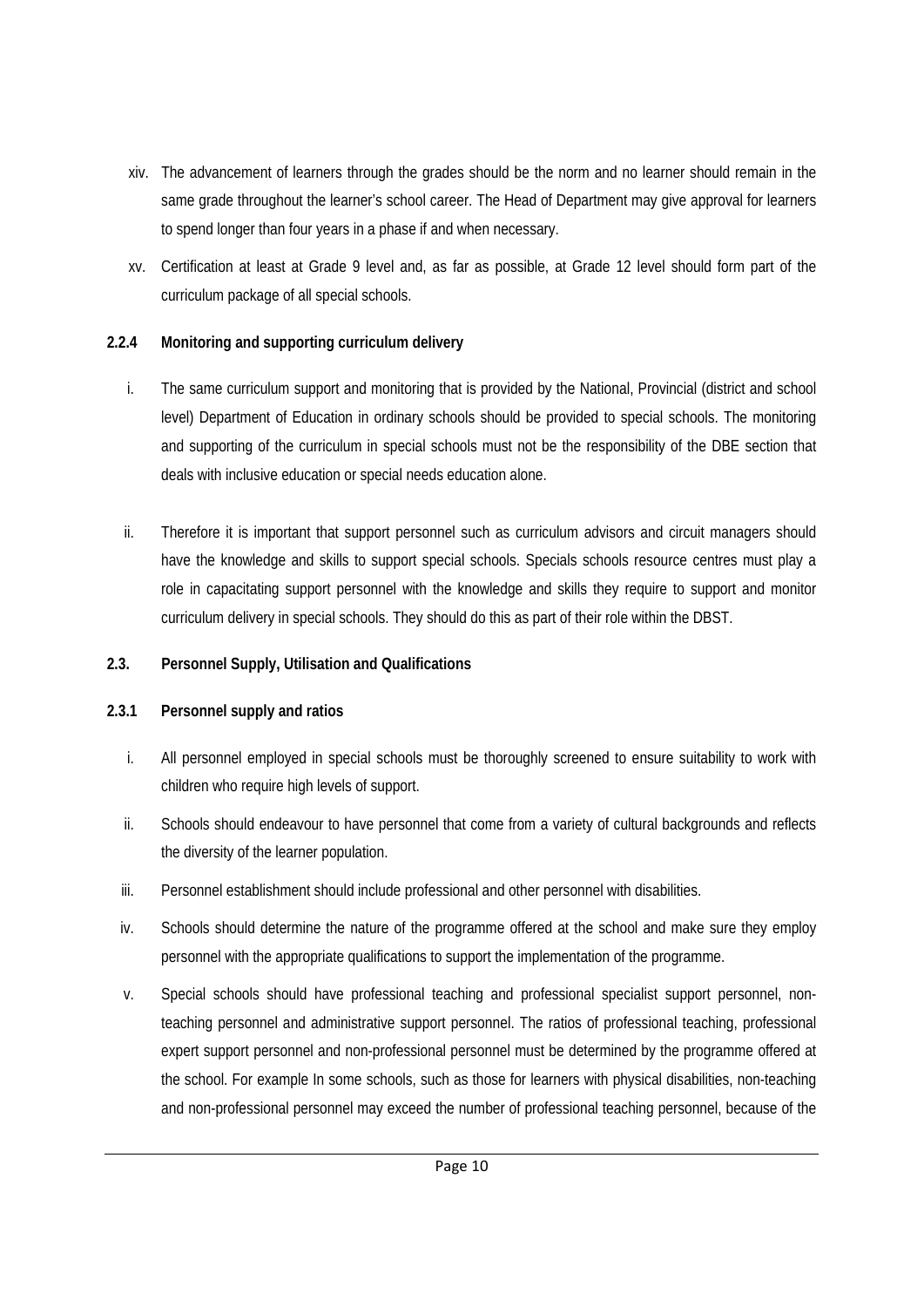high level of needs of learners, especially in the foundation and intermediate phases. The norms and standards for the allocation of non-teaching personnel will be determined by the Department of Basic Education following the necessary consultative processes.

- vi. Teaching personnel should include teachers, learning support teachers/coordinators and teaching assistants. The teacher learner ratio determined by the Department of Basic Education in accordance with the level of support required by the learners must be adhered to.
- vii. Professional specialist support personnel refer to personnel that provide health and other therapeutic, psychological and social support that enhances learners' capacity to achieve maximum benefit from learning experiences. Depending on programmes offered at the school, professional specialist support personnel should include but not be limited to:
	- Guidance and counselling specialists
	- Psychologists
	- Sign Language interpreters
	- Braille and Orientation and Mobility Instructors
	- Therapists: Occupational, Speech and Language; Audiologists, Music and Physiotherapists
	- Social workers
	- Nursing Personnel
	- Rehabilitation workers
	- Child and youth care workers
- viii. Professional specialist support personnel may be appointed on a full time or part-time basis. Only those categories of professional specialist support personnel that are relevant to the specialised programmes offered at the school should be employed at the school.
- ix. Depending on the programme offered at the school and how the school operates non-teaching personnel should include:
	- House mothers
	- Assistant house mothers
	- Drivers
	- Security guards
	- Cleaners
	- Gardeners
	- Technicians, e.g. Braille room operators and wheelchair maintenance technicians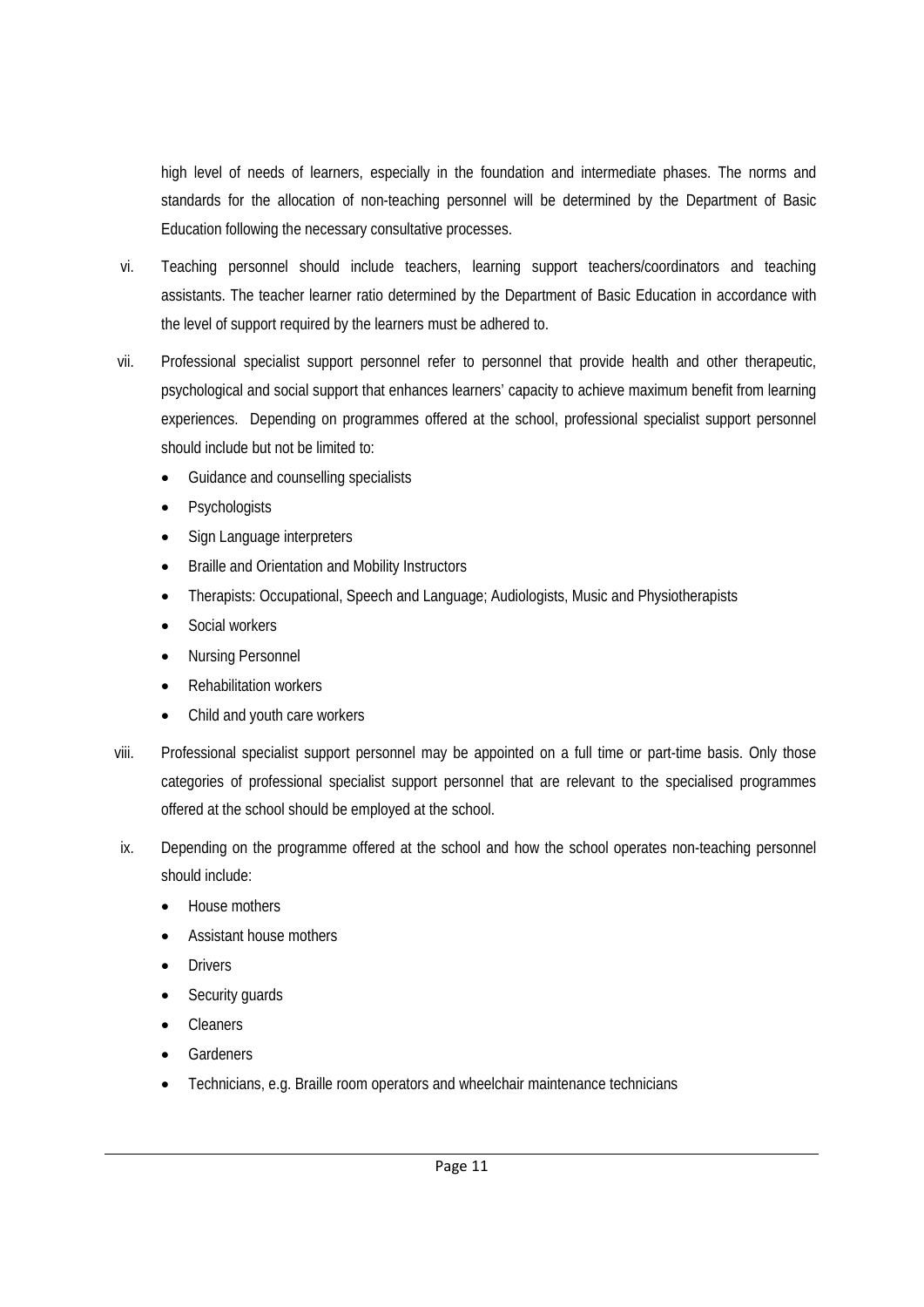- x. The working hours of non-teaching personnel must be strictly negotiated and managed to avoid a situation where they do not complete eight hours of work a day, claim overtime for after-hours work, or refuse to do other tasks than those that they feel belong to them, e.g. in the case of drivers and hostel staff who have to perform duties before and after school hours, night and ground duties, supervision, etc.
- xi. Parents must not be forced to subsidise the salaries of non-professional personnel. However, some parents may choose to pay additional costs relating to non-professional personnel, in which case such payments must be agreed to, and monitored by, the school governing body.
- xii. Administrative support personnel should include:
	- Receptionist
	- **Secretary**
	- Financial administrator
	- Facility manager

#### **2.3.2 Personnel qualifications, knowledge, skills and attitudes**

i. Personnel with qualifications, knowledge and skills that are in line with the curriculum programme offered in a particular school should be employed. All personnel employed in special schools should have a positive attitude towards people with disabilities.

#### **ii. Management**

School principals should:

- Possess a minimum graduate qualification and any other qualification or training required of school managers;
- Possess additional qualifications on disability studies, educational psychology, social work or educational therapy will be a strong recommendation;
- Have a thorough understanding of legislation and policies that guide the functioning of public schools including specials schools;
- Possess some experience in mainstream schools. Where this is lacking, efforts should be made to organise manager-exchange links with mainstream schools, with a view to sharing ideas and strategies for enabling inclusive policy and practice across and between the settings; and
- Have an in depth understanding on how to create and manage an inclusive school.

Members of school management team (SMT) should: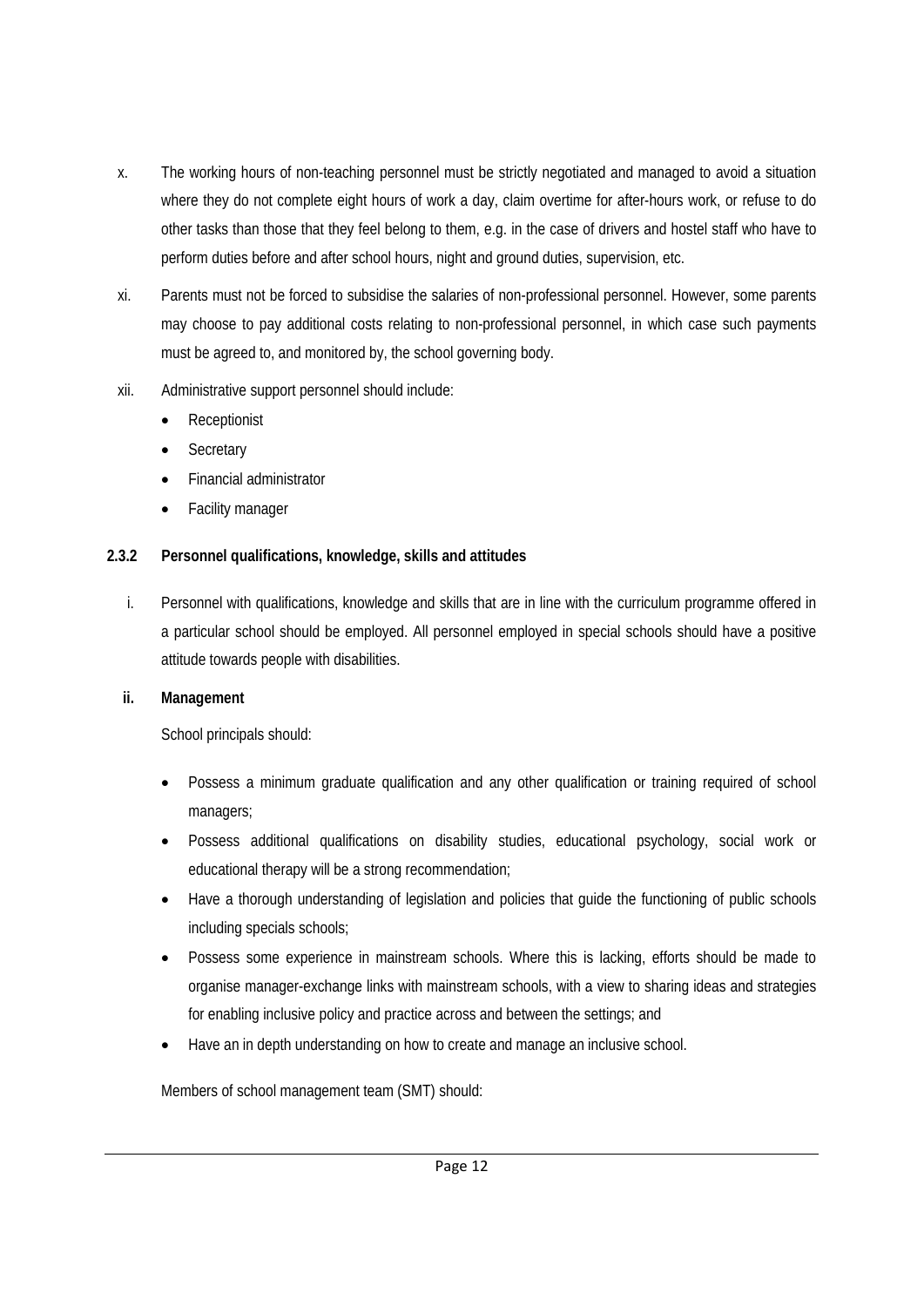- Possess the necessary qualification and experience;
- Have a thorough understanding of the education laws, policies and strategies. These should include an understanding of the inclusive education policy, implementation strategies and guidelines document; and
- Have a thorough understanding of their role in curriculum management and support.

#### **iii. Professional teaching personnel**

- All teaching personnel should possess at least a first degree or a diploma which includes training on special needs or inclusive education.
- Teachers who are appointed to the school without a formal qualification in special needs or inclusive education must undertake such training with immediate effect. There should be a time period of not more than one year for personnel who do not have the requisite specialised qualifications to acquire these through continued professional development arranged by the school.
- All teaching personnel should have knowledge of and competence in:
	- Implementing the NCS;
	- Developing Inclusive Learning Programmes that are in line with the NCS;
	- Using the SIAS strategy to support learners;
	- Differentiating and adapting the curriculum;
	- Developing and managing the implementation of individual support plans (ISPs);
	- Use of assistive devices and technology to enhance teaching and learning;
	- Method and mode of communication and learning utilised by the learners in the school;
	- Where Sign Language is used, teachers must be competent in academic sign language; and
	- Disability studies.

#### **iv. Professional specialist support personnel**

Professional Specialist Support Personnel:

- Must be familiar with the NCS, especially what and how teachers teach;
- Should have a good understanding of the inclusive education policy and education policies, strategies and guidelines for implementing the policy and their role in supporting the implementation of the policy;
- Should be competent in managing teaching and learning support;
- Should be competent working with others in a collaborative and consultative manner and be able to use this competency to support teachers, learners and parents;
- Should be competent in quiding teachers on the optimal use of assistive technology;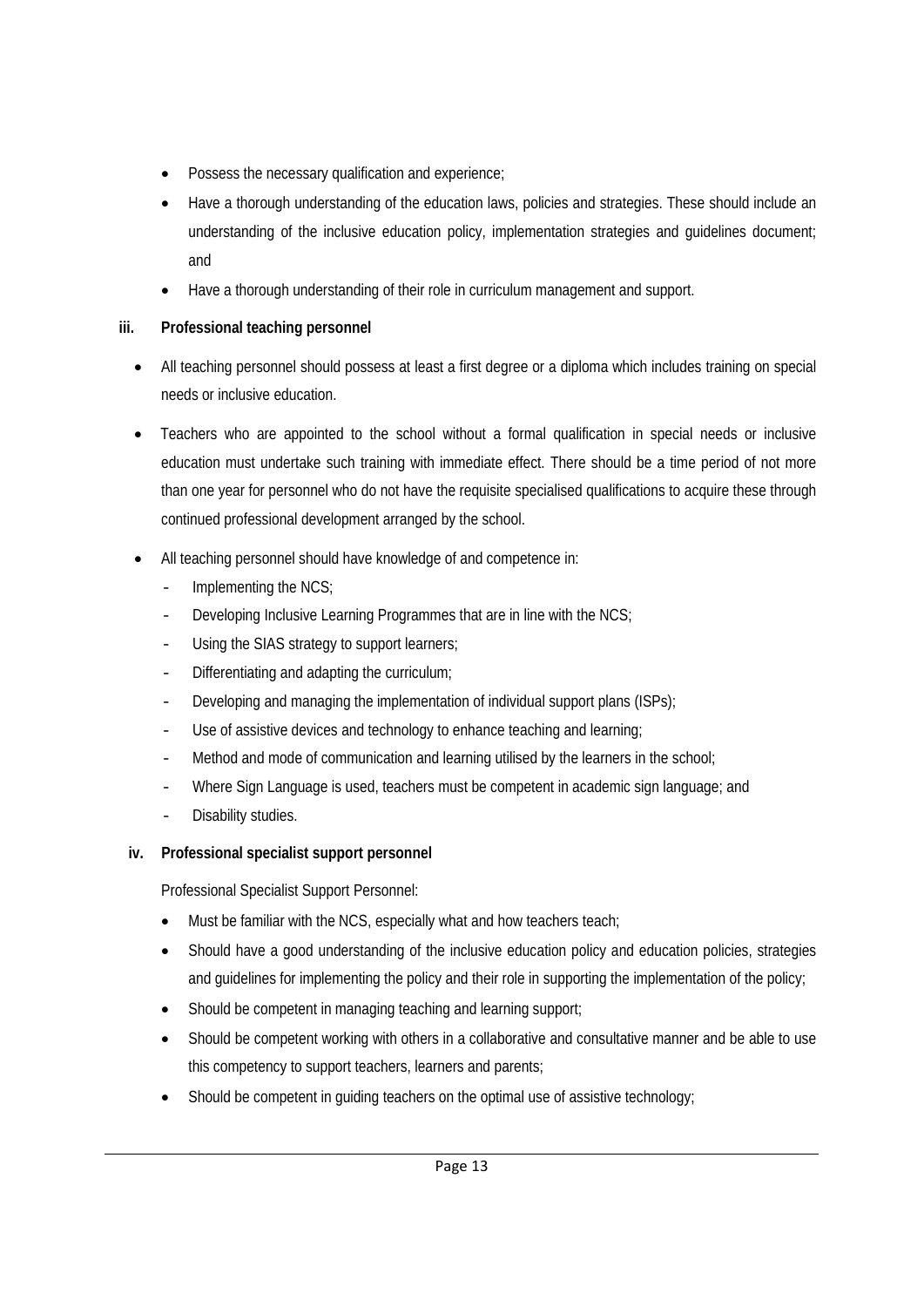- Must be able to use their expertise to help learners access the curriculum and teachers differentiate and adapt the curriculum; and
- Utilise their professional expertise to address health barriers that learners experience that prevent them from accessing the curriculum.

#### **v. Non-teaching and non-professional personnel**

- House mothers and assistant house mothers employed in schools catering for learners with physical disability and cerebral palsy should possess a minimum qualification or training in health, social and/or home based care and should comply with standards outlined in the Children's Act (2005). In hostels that admit deaf learners, housemothers should possess minimum qualifications in South African Sign Language.
- Drivers, particularly where the school operates as a daily facility and daily transport is provided, should possess some previous driving experience and a full driving licence appropriate for the type of vehicle he/she is driving. Drivers can be appointed full-time at school or the service could be outsourced to a private transport provider, provided the above mentioned standards are met. Drivers must be trained in basic first aid and to support the learners that they are transporting. Principals are responsible for ensuring that vehicles are roadworthy at all times. Security guards employed in special schools in the day and/or residential facility must receive additional training in the needs of the learners at the school.
- All non-teaching non-professional personnel should have an understanding on the different disabilities, how they impact on functioning and how as personnel they can create an enabling environment that minimise the impact of the disability.

#### **vi. Administrative support personnel**

 Administrative support personnel must have their relevant qualification. In addition to this they should have some basic understanding of disability and learners' disabilities and how it can impact on their functioning. They should have an understanding of how in their respective roles they can create an enabling environment that limits the impact of the learners' disabilities on learning and development. They should have a basic understanding of the inclusive education policy and the role of a special school in implementing this policy.

#### **2.3.3 Personnel utilisation**

i. Schools should use personnel in a cost-effective and productive manner. This is especially so in the case of professional expert support personnel whose availability in the country is very limited.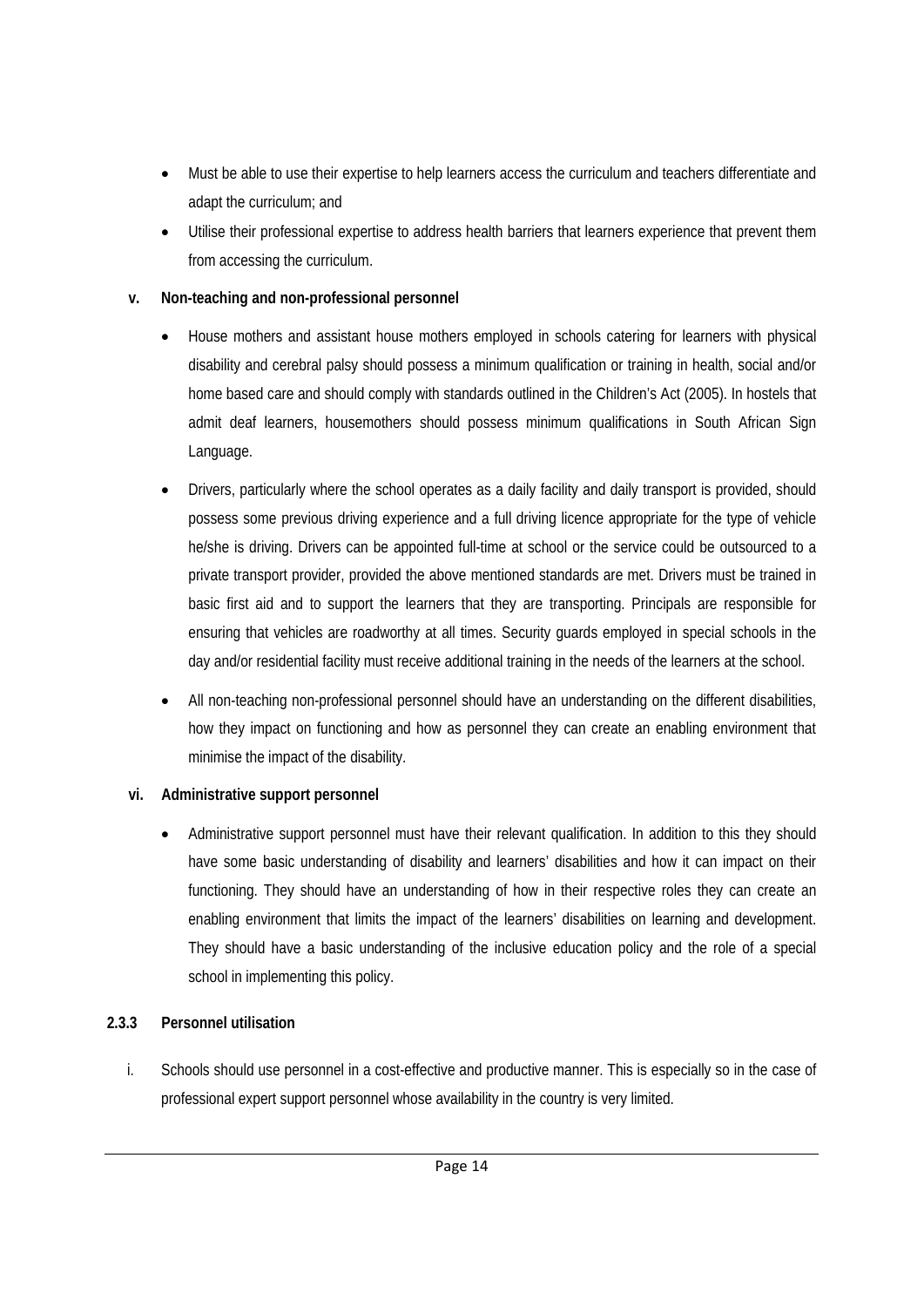ii. One-on-one interventions must as far as possible be alternated with group sessions and full-time special classes replaced with part time specialist support.

#### **2.3.4 Personnel capacity building**

- i. It is imperative that all special schools' personnel, especially teaching and professional expert support personnel, must engage in relevant ongoing professional development that will assist them to deliver the curriculum and support learners. Ongoing professional development will assist in keeping them abreast of latest developments in the education and support of learners who require high level of specialised support.
- ii. Schools must arrange continued professional development opportunities at school and externally and manage the professional development points system of all personnel.

#### **2.4 Infrastructure and Hostel Accommodation**

#### **2.4.1 Physical Infrastructure**

The *Regulations relating to minimum uniform norms and standards for public school infrastructure* (2013) apply to public ordinary as well as to public special schools. The principle of universal design is applicable to all schools. In addition, the following requirements, over and above the mainstream schools requirements, apply in special schools.

- The design of the physical infrastructure should take into consideration the programmes offered at the school, the envisaged learner that will be enrolled in the programmes and ensure full accessibility of the whole school environment. This includes but is not limited to classroom, laboratories, workshops where necessary, administration, library, computer room, ablution block, soundproof room for audiometric testing, hostel, therapy rooms, observation facilities, braille printing rooms as well as pathways leading to these facilities.
- Architects with experience in designing buildings for people with disabilities must be consulted when designing or renovating special schools.
- All classrooms should be accessible for the installation and movement of specialist equipment, material resources and learning support equipment.
- The furnishing and resourcing of all the facilities in the school should take into consideration the learner population and programme specialisation offered at the schools. The furnishing and resources must be relevant and adequate to meet the learner needs and support the delivery of the curriculum, e.g. in terms of lay-out, space, height adjustable tables, lighting, electrical supply, etc.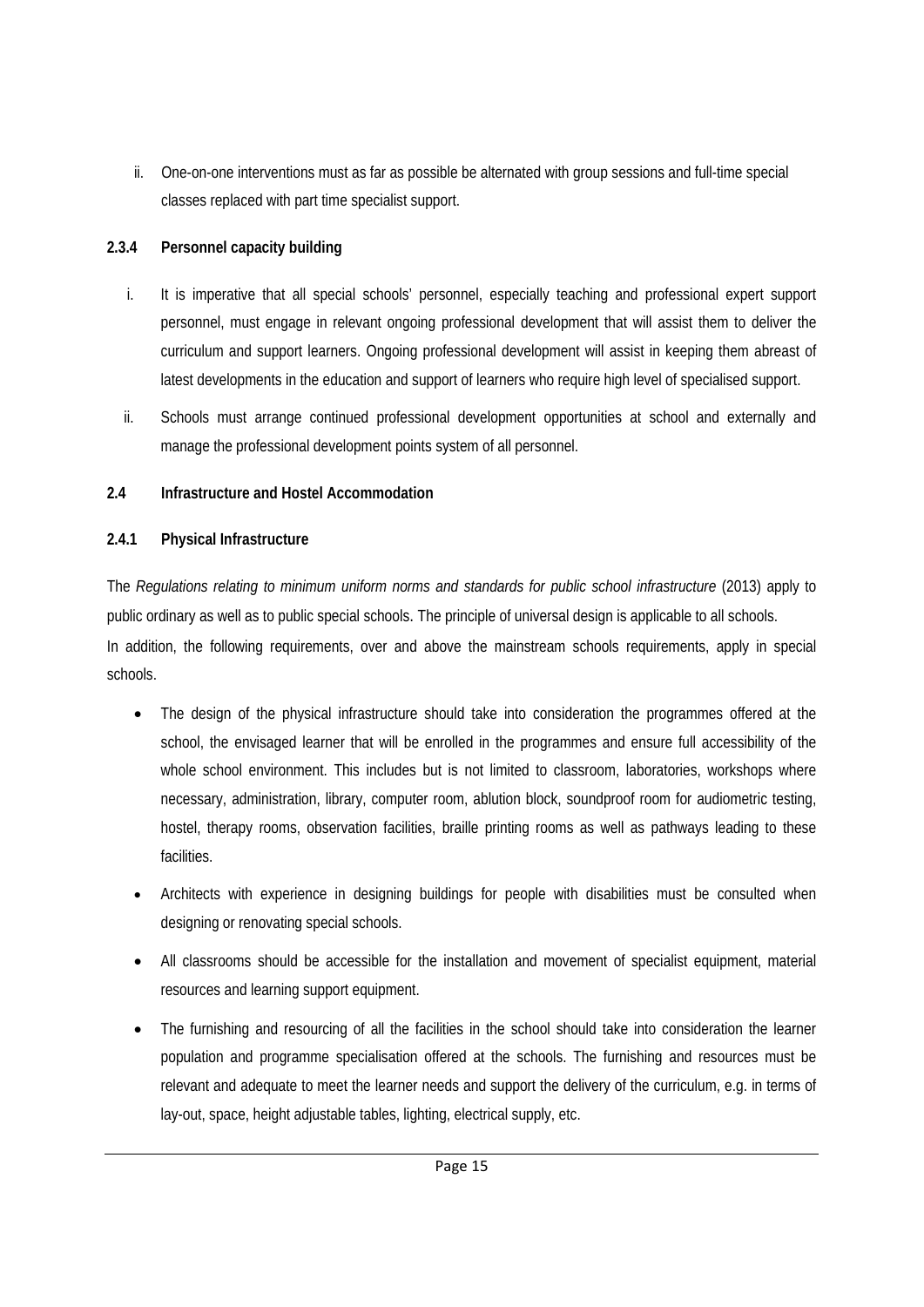- The school physical infrastructure should meet the legal requirements in terms of safety and health standards.
- Fully functional and adequately equipped incontinence facilities should be made available, where necessary.
- Multi-purpose rooms/spaces should be made available for parent guidance and consultation, community training, therapy, individual or small group interventions, orientation and mobility training, fitting and adjustment of assistive devices.
- Secure storage space must be built for the safe-keeping of expensive specialised equipment.
- Workshops must be provided for the calibration of instruments, minor maintenance work on equipment, etc.
- Schools should have appropriate recreational facilities.
- New schools should as far as possible be built in close proximity to an ordinary school or cluster of ordinary schools so as to enhance the capacity of the special schools to ultimately function as a special school resource centre.

#### **2.4.2 Hostel Accommodation**

Regulations that apply to hostel accommodation at public ordinary schools apply to hostels at special schools. In addition:

- The accommodation should consider the programme offered at the school and the learners that will be enrolled in the programme and make sure that their needs are accommodated;
- Particular care must be taken to ensure that hostel accommodation is appropriate, clean and should not offend the dignity of the learner;
- The school must put measures in place to ensure that no form of abuse takes place at any time or by anyone;
- Hostels must be sited in buildings dedicated for this purpose;
- Separate facilities must be provided for girls and boys and young and older children;
- Hostels must not be overcrowded:
- Dormitories should not contain more than four beds;
- The accommodation must be physically accessible for learners with various disabilities;
- Meals must follow commonly accepted nutritional prescripts taking into consideration the learners' needs, for example a meal may not consist of only bread or porridge;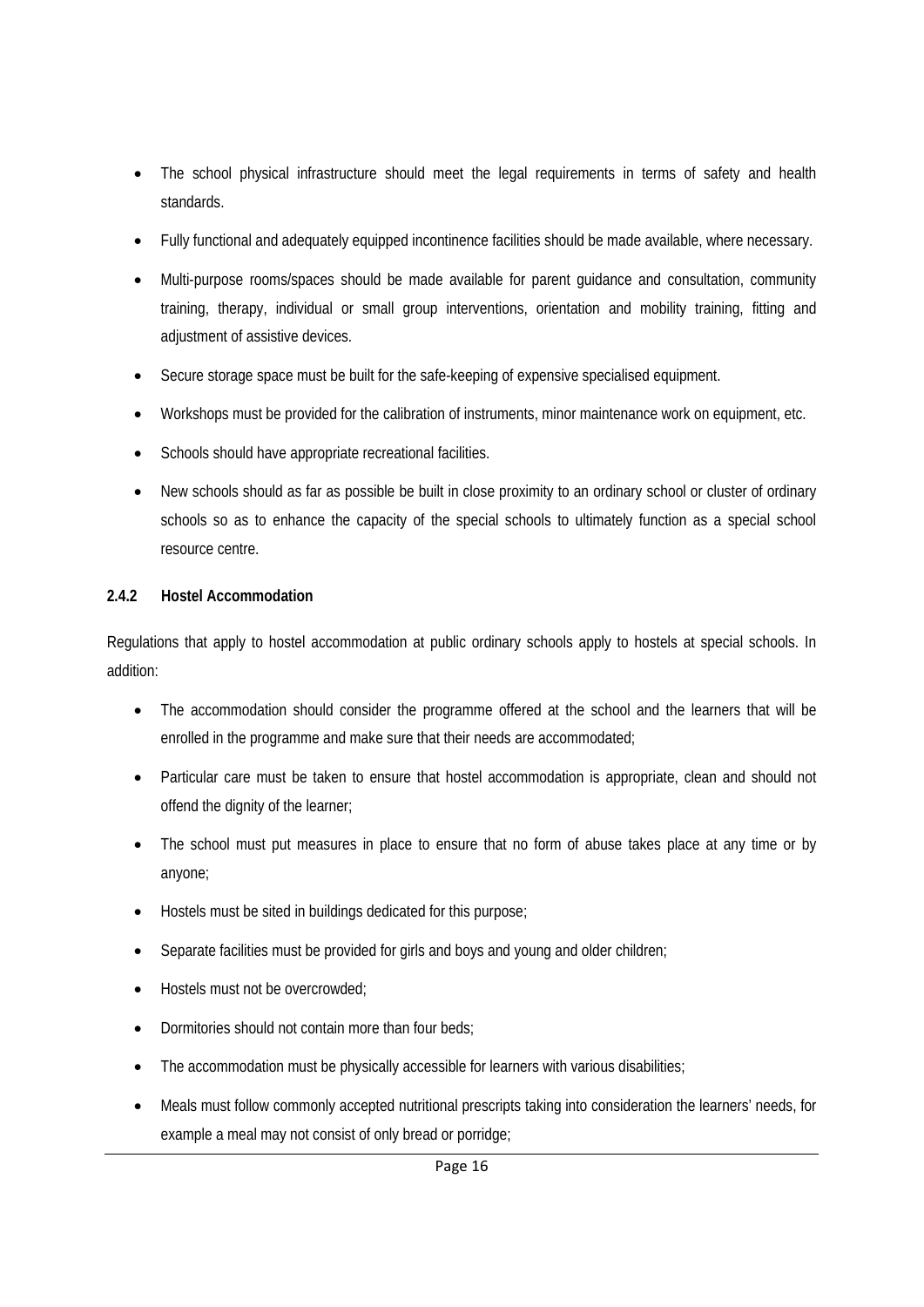- Health regulations should be adhered to at all times;
- The regulations recommended in the Children's Act should be adhered to for the safety and development of learners with special needs;
- Learners in hostels must be under constant supervision of an appropriate adult/s;
- Safety regulations must be adhered to at all times and by all personnel and learners;
- Security personnel must be provided, where appropriate; and
- Emergency exits must be accessible to all learners in the hostel and maintained in a state of good repair.

#### **2.4.3 Material Resources**

- i. Special schools must be equipped with appropriate, up-to-date and well maintained material resources. Schools should plan the sourcing of these material resources in such a way that teaching and learning are not affected.
- ii. The nature of the programme offered in the school and the learners that will be enrolled in the school should be used to determine the material resources requirements.
- iii. School management teams should be knowledgeable about current development related to relevant and appropriate material resources that can enhance teaching and learning. The market is flooded with material resources that can be used to enhance teaching and learning for learners who require a high level of support. Some of these add minimum value to teaching and learning. It is very important that schools are informed and source materials that offer value for money and are accessible and durable. Depending on the programme offered at the school, material resources may include, but should not be limited to:
	- E-learning facilities;
	- Personal devices for learners, such as Perkins Braillers and Alternative and Augmentative Communication devices;
	- Devices and equipment required to support teaching and learning such as high volume Braille printers, CCTV cameras, scanners, inter-active white boards, sound amplification systems and other assistive technology;
	- A library of technology for adaptive assessment or individual use on a long term basis;
	- Learning and teaching support material in accessible format for all learners;
	- Library resources, including material in support of the particular needs of the learners;
	- All equipment must be maintained and kept in good working condition at all times; and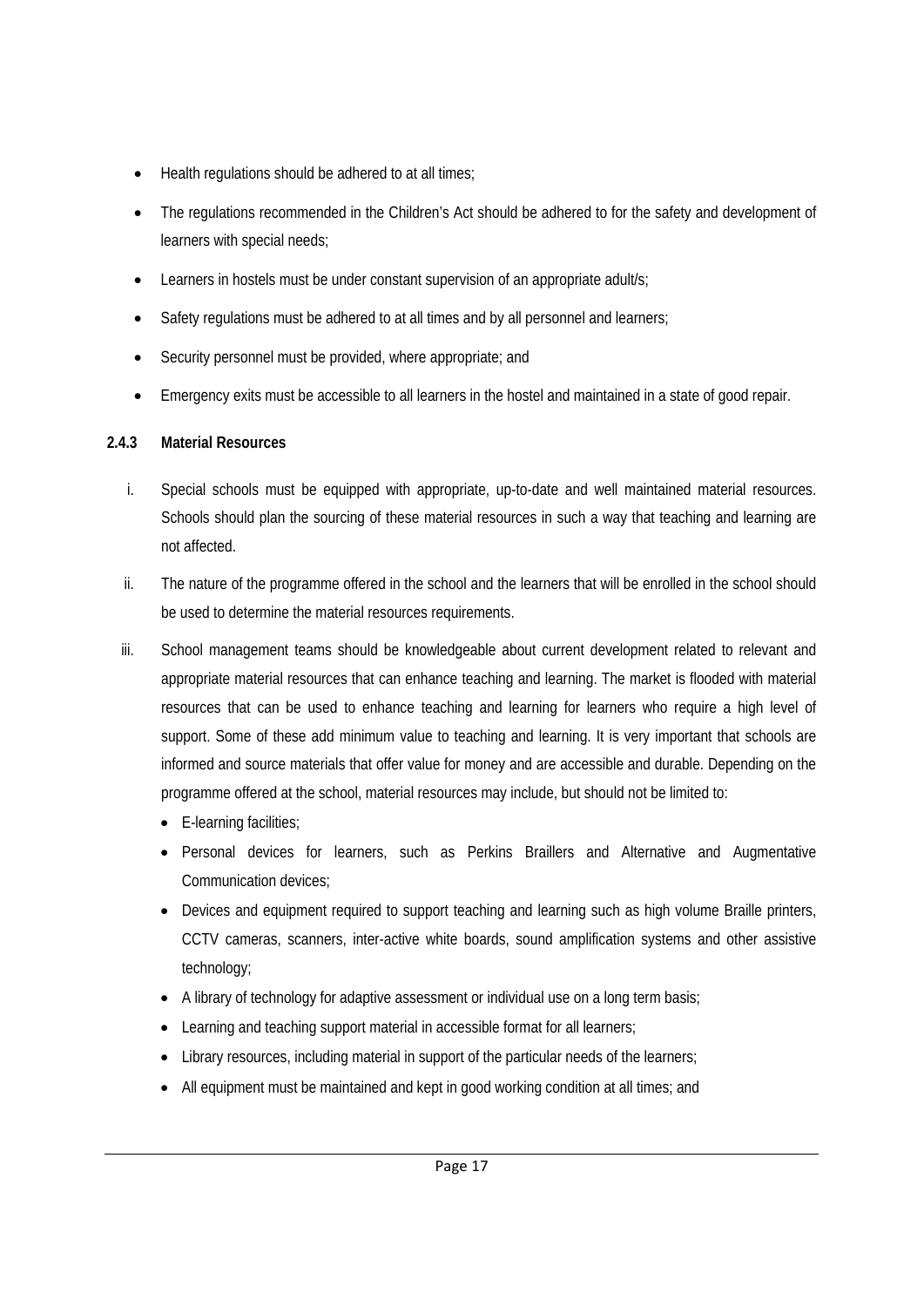iv. It is critical that material resources are used to enhance teaching and learning and teachers are supported in learning how to use these material resources.

#### **2.4.4 Transport**

- i. Provincial Education Departments should plan transport for learners with disabilities as part of the comprehensive learner transport system so as to as far as possible avoid the need for a separate transport system for special schools.
- ii. Learner transport systems should meet the requirements of universal design.
- iii. In the short term, until such time as universal accessible transport systems are in place, special schools must provide transport for all those learners who require transport to and from school. The transport subsidy for special schools, both residential and non-residential, should be evaluated regularly to ensure adequacy.
- iv. In principle, daily transport should be provided for registered learners living up to a maximum of 40 kilometres away from the school, while those living more than an hour's drive away from school should be housed in residences within the school, at least during the school week.
- v. All vehicles used to transport learners must be appropriately licensed, driven by appropriately licensed drivers, meet the highest safety standards and be maintained regularly. The transport must be inspected by appropriately qualified person on a regular basis.
- vi. All vehicles used to transport learners must be accessible for all learners to be transported.
- vii. Schools should be able to provide suitable transport for learners to attend special events.
- viii. Adult support and supervision must be provided on learner transport to promote learner safety. All such adults must be trained in first aid and in attending to the needs of the learners being transported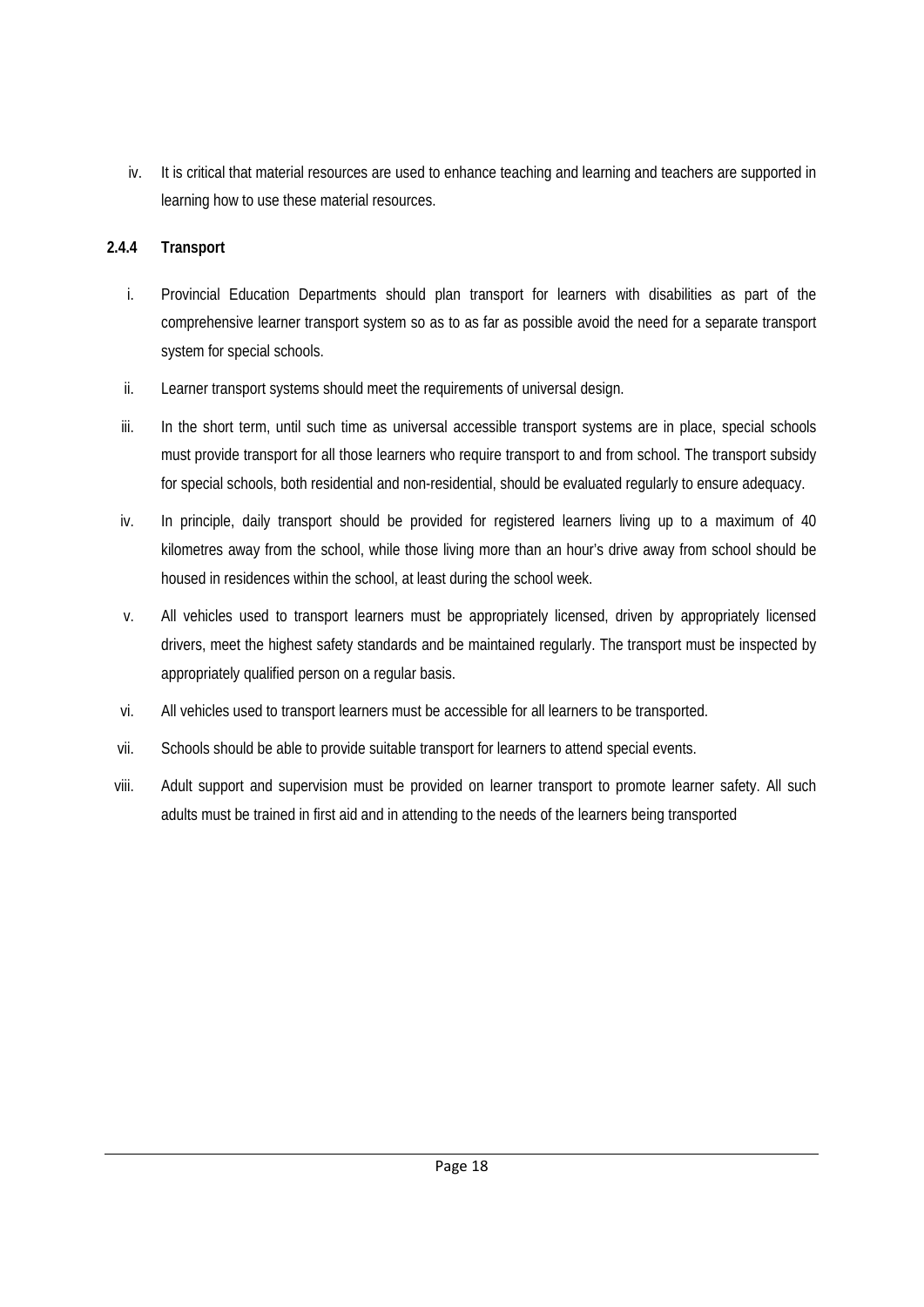#### **3 CRITERIA FOR QUALITY EDUCATION AND SUPPORT IN SPECIAL SCHOOLS RESOURCE CENTRES**

#### **3.1 Introduction**

- i. The Department of Basic Education acknowledges that some special schools have resources and expertise that can be used to provide system wide support to learners who require a high level of support. The DBE has embarked on a programme that will ensure that all specials schools are well-resourced and have the necessary expertise so that they can use them as resource centres to support learners who require a high level of support. It is only when special schools are strengthened that they will function as resource centres and provide support not only to learners enrolled in their schools, but to other schools. According to the Inclusive Education Policy, over time all special schools will be converted into special school resource centres (SSRC) and serve as centres of excellence.
- ii. As noted above, SSRCs are special schools whose mandate is the education of learners enrolled in such schools. Therefore the guidelines that guide the functioning of special schools should be used to guide SSRCs. Furthermore, SSRCs have an additional task of supporting other schools as part of a DBST and provide support to other schools. Therefore, they should be guided by additional guidelines over and above those that guide special schools. These are summarised below.

#### **3.2 Legislative and policy framework**

- i. SSRCs are special schools and should be guided by legislation and policies that guide other ordinary schools and specials schools. They must adhere to the guidelines set for special schools.
- ii. As indicated by the inclusive education policy, SSRCs must be part of district-based support teams (DBSTs). They must provide specialised professional support in curriculum, assessment and instruction to designated full-service and other neighbourhood schools as part of these teams. They should provide this support whilst also providing improved educational services to those learners who require high levels of support that are enrolled at their schools.
- iii. SSRCs must be supported by legislative and policy amendments that will affirm their existence and further guide their functioning and allow funding for their additional responsibilities of being part of a DBST. They should have school policies, rules and regulations aligned to their role of being a resource centre and part of a DBST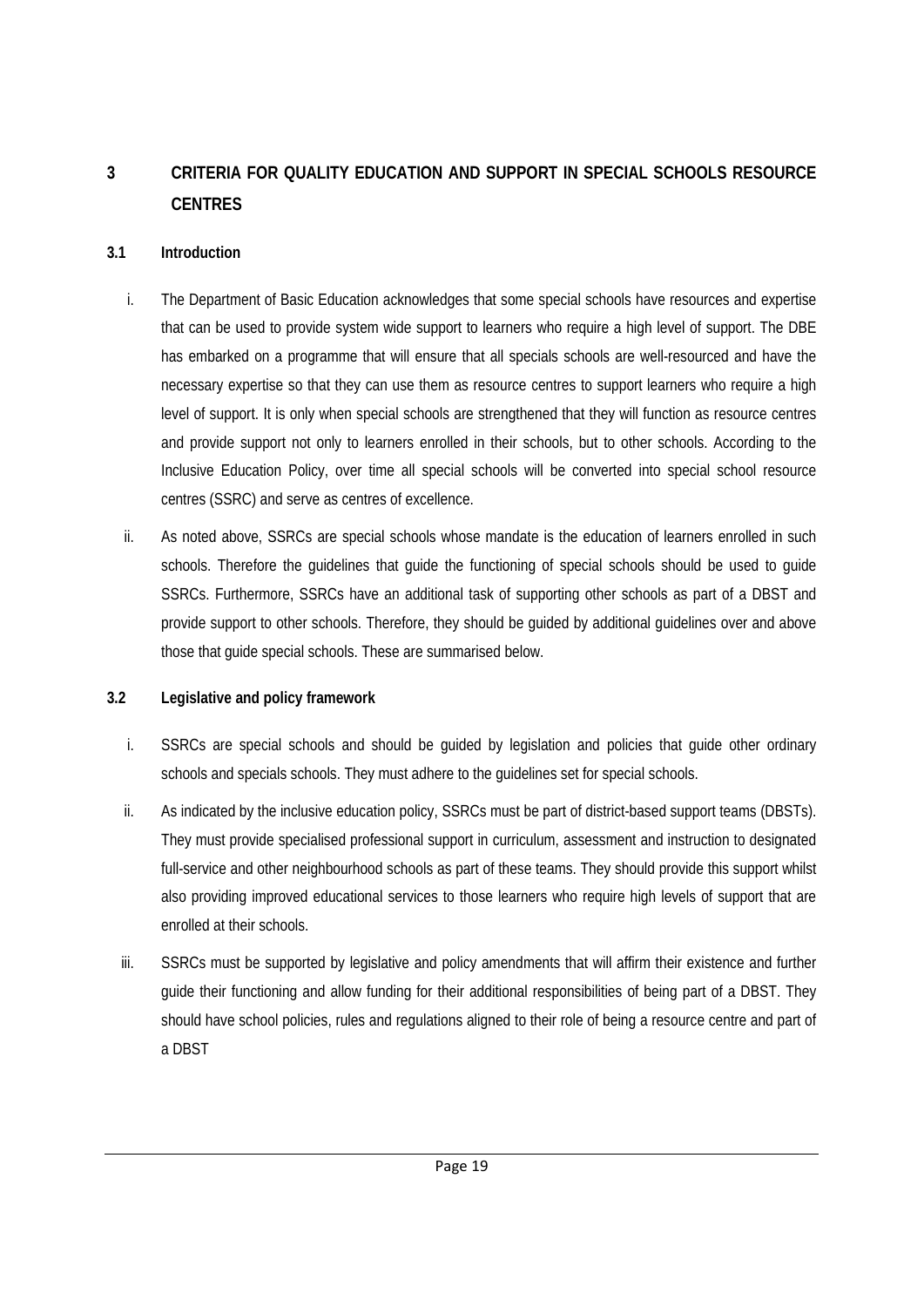#### **3.3 Curriculum management and implementation**

#### **3.3.1 Admission**

SSRCs should admit a manageable number of learners who require a high level of support. This should be done so as to allow personnel sufficient time to plan and carry out their supportive role. SSRCs should enrol learners who require a high level of support and who can benefit from participating in the school's chosen specific specialised support programme/s. The learners enrolled in a SSRC are the main resource of the school. This means that it is from the experience of working with, assessing and seeing the long-term development of these learners that personnel in the SSRC will build and maintain their expertise.

#### **3.3.2 Curriculum planning and delivery**

In addition to the guidelines for special schools, SSRCs should have expert knowledge and skills that are not available in other schools in the planning and delivery of the curriculum programmes that are offered in their school. This includes, but is not limited to aligning their programme to the national curriculum, differentiating and adapting the curriculum so that learners enrolled in their schools are able to learn and develop.

#### **3.4 Personnel quality and utilisation**

SSRCs should be adequately and appropriately staffed so that they are able to fulfil their role as a resource centre. This means that they must:

- Have additional personnel establishment and funding. This funding would support not just the school teaching personnel but the outreach workers and administrative personnel;
- Be staffed by the most experienced, most expert professionals in the provision of quality education of learners who require high levels of support;
- Have personnel with developed specialist knowledge which is not in ordinary schools;
- Have personnel with expertise, not only in supporting learners who require high levels of support, but in collaborative consultancy, administration, management, networking and working with organizations outside the school environment;
- Have personnel with positive attitudes, energy, passion and commitment to the education of learners who experience barriers to learning;
- SSRCs must be able to free their personnel to provide support to other learning institutions;
- Professional personnel should initially have a minimum of five hours available per week to offer external support;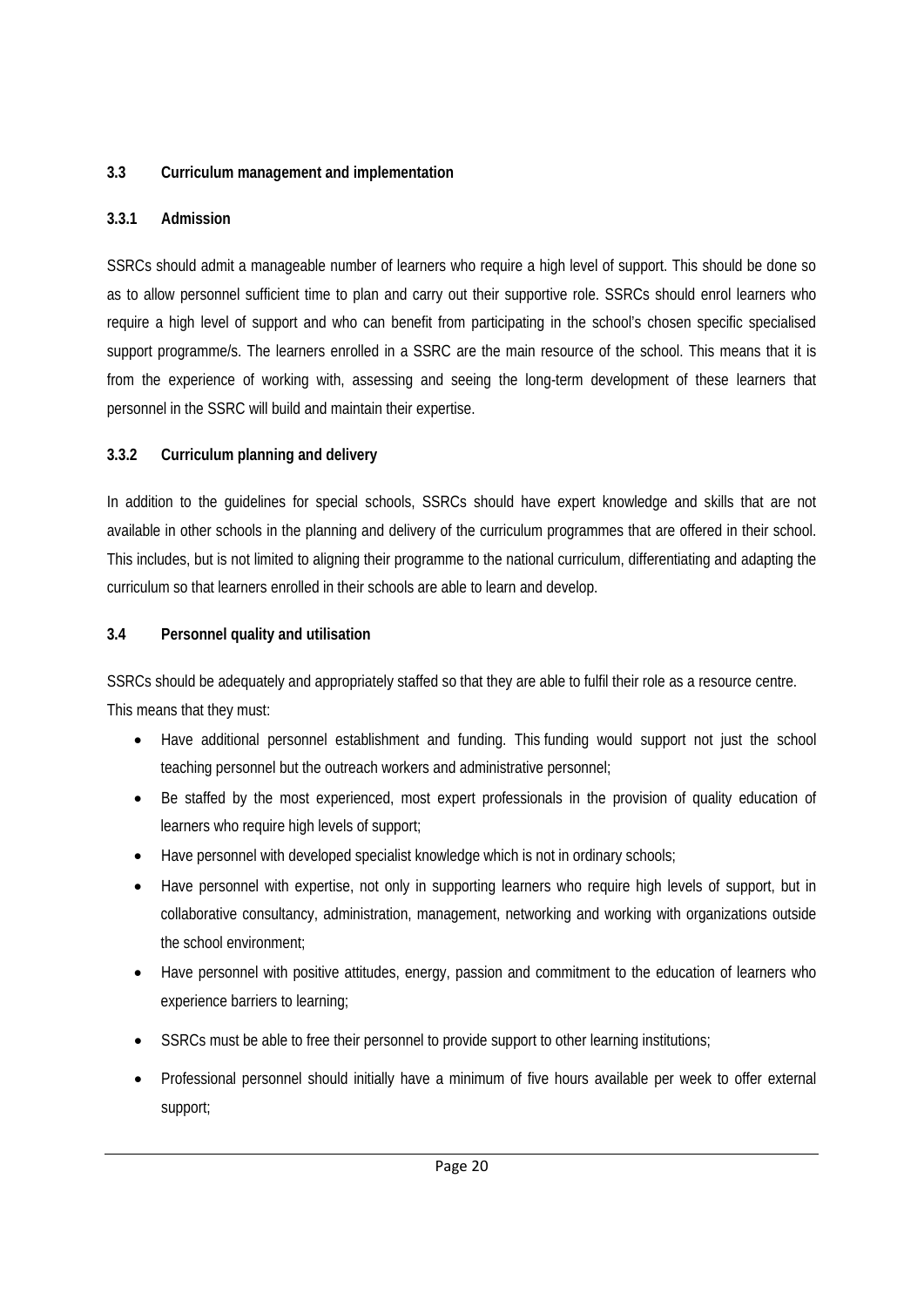- Professional specialist personnel may be appointed at district offices and stationed in special school resource centres. This will ensure that these professional specialist personnel with their scarce skills can move around easily and be able to support schools.
- SSRCs must develop and use creative ways of using their personnel and experts around their communities. They could request private practitioners with various types of expertise within their community to give their time and assist with some of their programmes

#### **3.5 Provision of support**

SSRCs must provide quality support not only to their learners but to other schools. Depending on the school capacity, this support should include but not be limited to the following:

#### **3.5.1 Learner, family and community support**

SSRCs must not only teach learners enrolled in their schools but should be the centre or focal points of educational services for learners who require high levels of support, regardless of where they go to school. They can:

- Function as a multidisciplinary assessment and review centre offering multidisciplinary assessment for their learners and learners in ordinary schools. This can be done at the school or this could be a mobile service;
- Provide therapeutic support to learners with disabilities in ordinary schools;
- Offer early intervention programmes of which the aim is to minimize barriers to learning;
- Offer complementary services such as holiday programmes and special workshops for children and young people who require high levels of support;
- Offer family support services (offer breaks or breathing space for families, support groups and training);
- Serve as a training base for parents and the community on supporting learners who require high levels of support;
- Provide community and adult training in Sign Language;
- Work collaboratively with community organisations and structures including disabled people's organisations, parent organisations, teacher unions, NGOs, DPOs, traditional healers, parents, grandparents and caregivers in providing teaching and learning support;
- Work with the community on advocacy and awareness-raising programmes aimed at changing negative attitudes towards people with disabilities and supporting the implementation of an inclusive education system; and
- Together with the community support the mobilisation of children and youth who are outside the system and who have no access to schooling.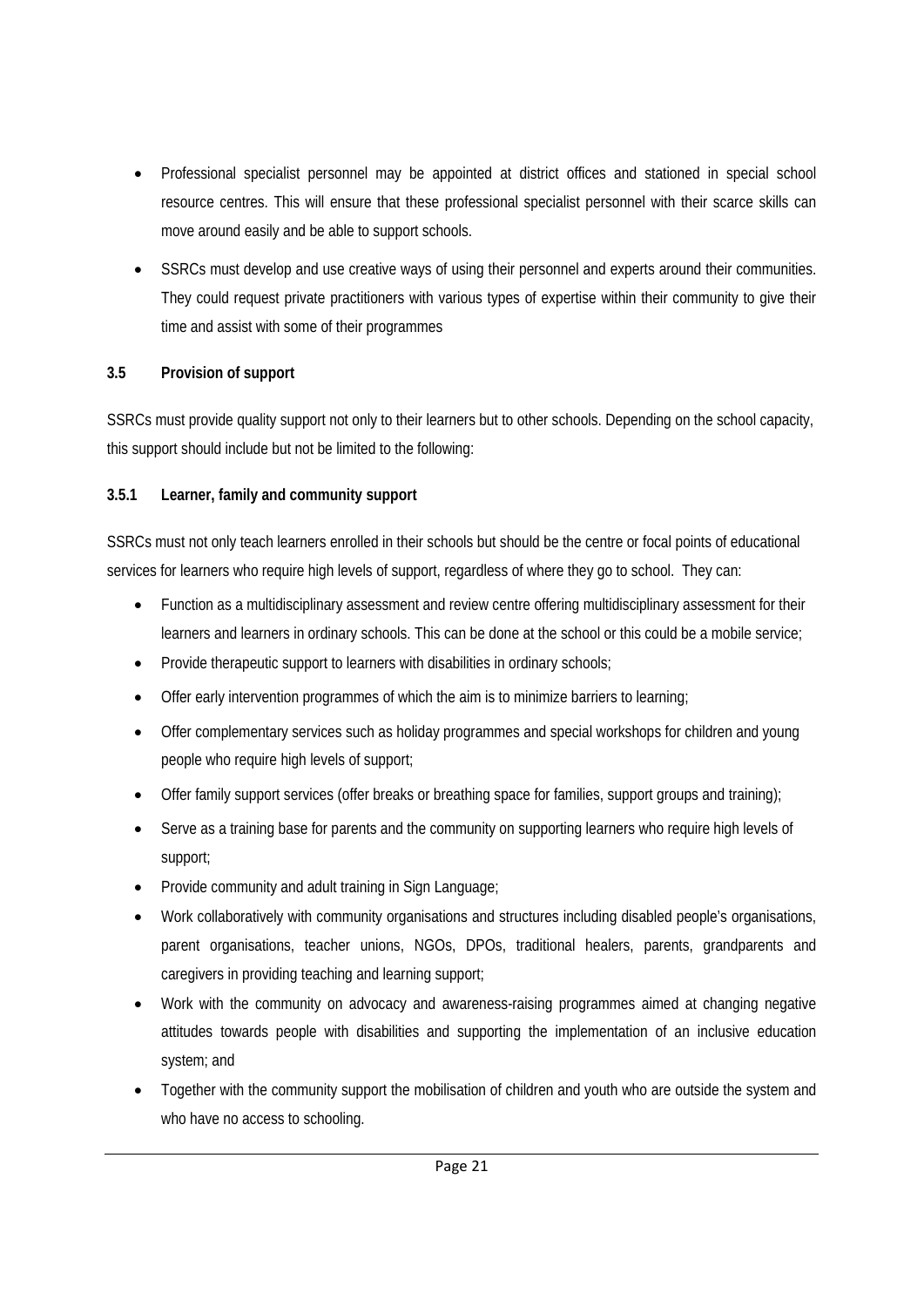#### **3.5.2 Curriculum and capacity building support**

- (i) SSRCs can provide specialised curriculum planning and delivery support to teachers in ordinary schools, who have learners who require specialised curriculum support.
- (ii) They can provide teacher training on a range of skills depending on the school's expertise and training needs of neighbouring ordinary schools and community. This may include but not be limited to the use of assistive devices and technology in teaching and learning, LTSM production, use, management and maintenance of specialised equipment and assistive technology, South African Sign Language, Braille, Augmentative and Alternative Communication, disability specific educational requirements, curriculum differentiation and adaptation.
- (iii) SSRC can be a base for ordinary schools to gain experience of working with learners who experience barriers to learning through teacher exchange. They could link up with training institutions and offer a practical training base for a range of professionals including teachers, therapists, social workers and medical practitioners.
- (iv) They can work with other sectors including Health, Social Development (Welfare), Labour, Justice, Correctional Services, Transport, Safety and Security, to develop a network of support to schools.

#### **3.5.3 Resource and facility support**

SSRC can:

- Provide physical resource base for storage, maintenance and use of specialised equipment for the benefit for learners in ordinary schools: For example a SSRC could store and produce Braille and other tactile resources that can be used by learners who have visual impairments enrolled in ordinary schools
- Be a general resource centre: The schools could provide resource such as LTSM and ICT and access technology services
- Be a loan centre for the loan of expensive equipment to learners in ordinary schools
- Provide E-learning facilities.
- Provide space and resources for various activities that are aimed at supporting learners who require high level of support. These may include space for consultations with learners and/or parents who need support, non-profit organizations to provide relevant training, to hold meetings etc. and other government departments to bring relevant services.
- Provide access to a library of technology for adaptive assessment or individual use.
- Have full time technical assistants who can service the school's and other neighbouring school's equipment and assistive devices used for teaching and learning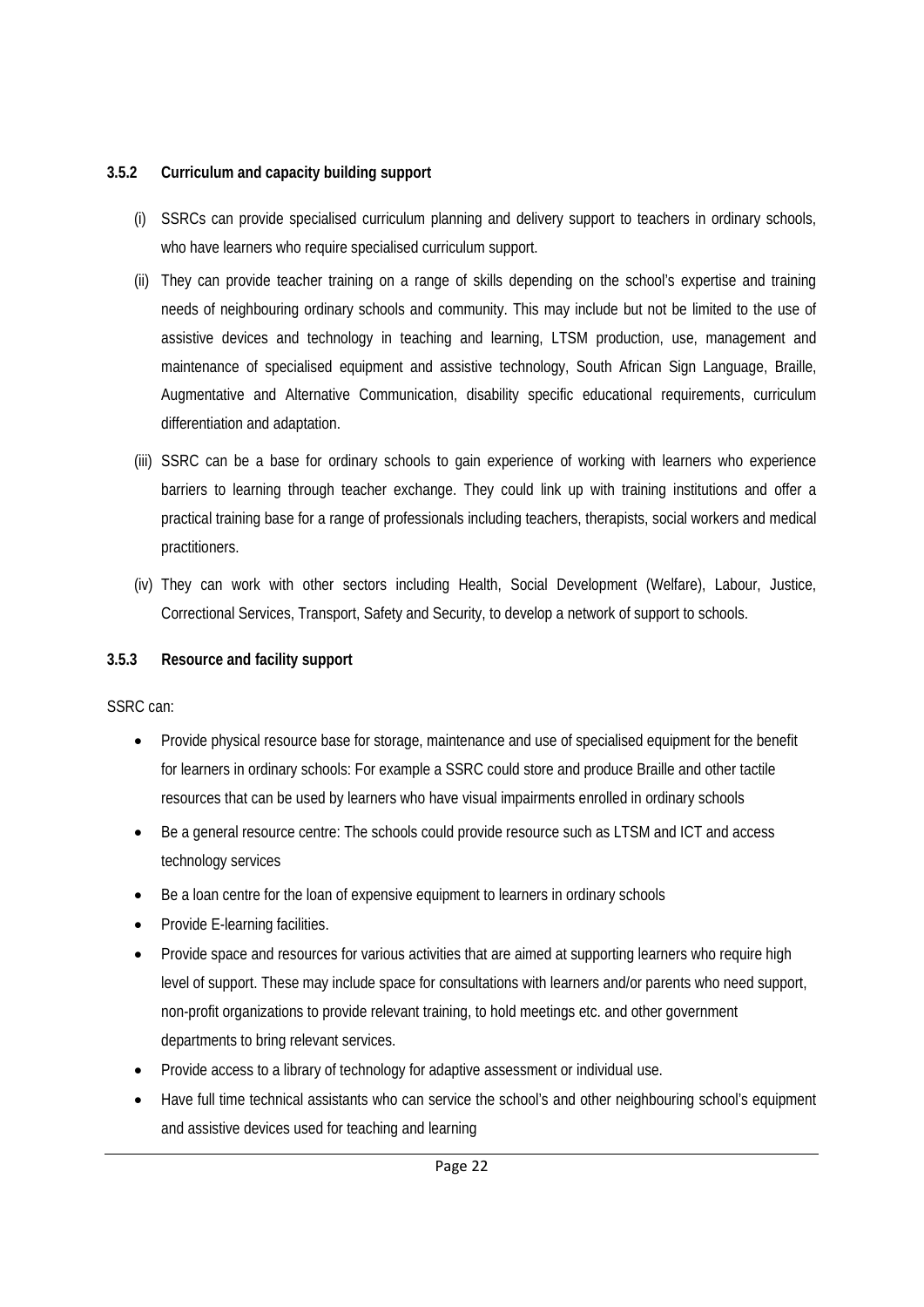#### **3.6 Driving innovative pilots**

SSRCs should facilitate the development and implementation of innovative programmes whose aim is to enhance learning and development for learners who require high level of support. For example, they can establish relationships with stakeholders such as Business, the Departments of Social Development and Labour to introduce transition to work programmes and access to inclusive employment for school leavers.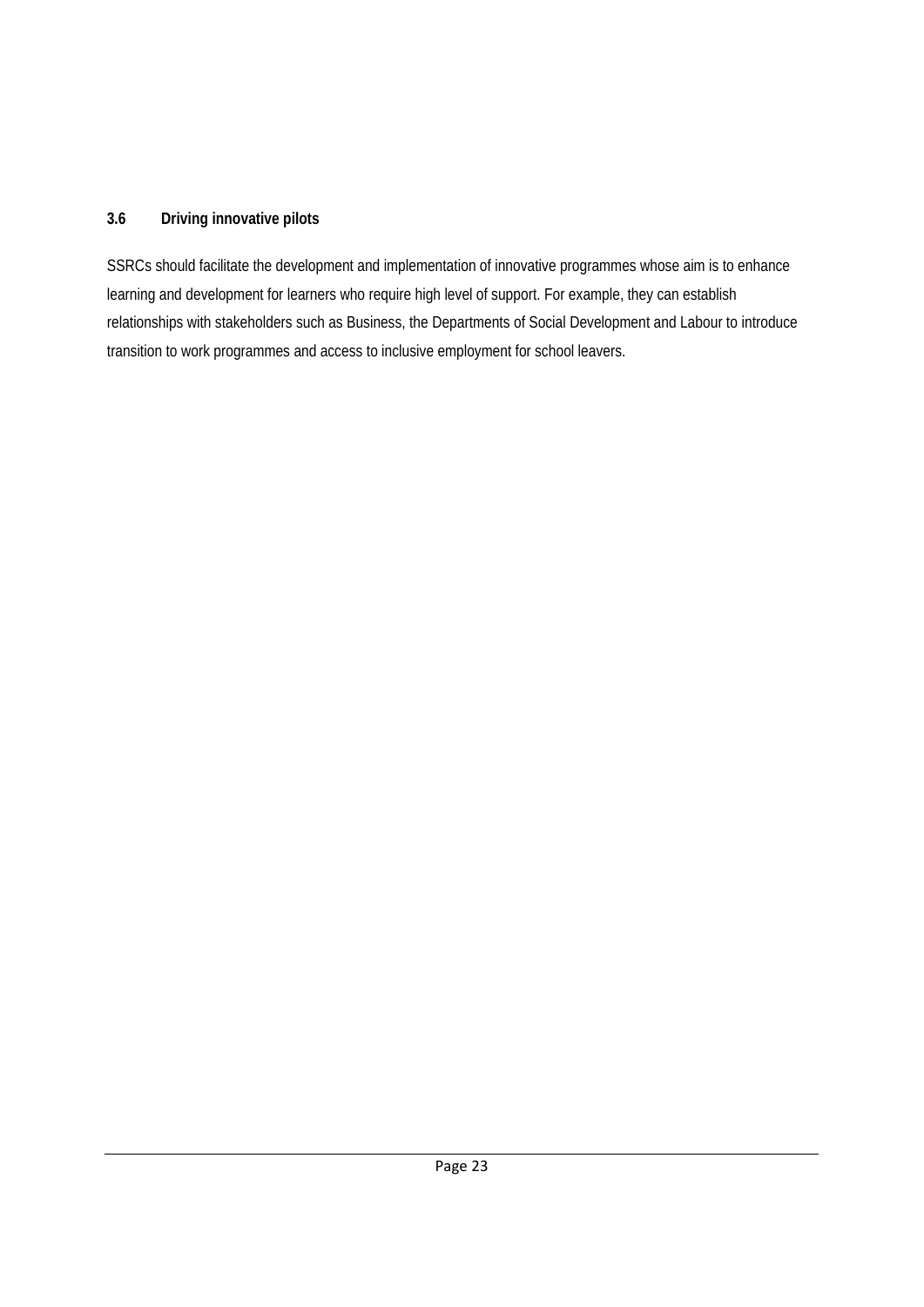## **Annexure 1**

#### **District-Based Support Teams**

In the framework for the establishment of an inclusive education and training system, White Paper 6 emphasises the 'strengthening of education support services' (p28).

"*The strengthened education support service will have, at its centre, new district-based support teams that will comprise personnel from provincial district, regional and head offices and from special schools. The primary function of these district support teams will be to evaluate programmes, diagnose their effectiveness and suggest modifications. Through supporting teaching, learning and management, they will build the capacity of schools to recognise and address severe learning difficulties and to accommodate a range of learning needs*" (WP6, p29).

The DBST is a dedicated matrix team which coordinates and drives all activities related to inclusive education within a district, ranging from support to teachers in differentiation of the curriculum and management of diversity in the classroom, to support for principals to establish inclusive policies cultures and practices. The DBST must support Institutional Level Support Teams to identify, assess and support children with special needs and disabilities and those who experience barriers of a socio-economic nature which would require counselling support)

In an inclusive education system, support is defined as all activities that increase the capacity of schools to respond to diversity and to the challenges faced by its learners and teachers. This support should therefore become the responsibility of all officials working within the education system. To spearhead this support, White Paper 6 proposes that each district institute a District Based Support Team. By involving specialised professionals such as psychologists, social workers and therapists in an integrated, multi-disciplinary team, which works according to a consultative service delivery model, scarce human resources can be utilised more effectively to make support available to all learners in the system and not only to those who attend special schools. Especially children in disadvantaged urban and rural settings should have access to these support services. The approach proposed in Education White Paper 6 of establishing trans-disciplinary District-based Support Teams as a mechanism for making support available to more learners and teachers offers the most cost effective and contextually relevant solution to the challenges.

Members of the DBST should therefore not only come from the Inclusive Education units, but also involve personnel from the curriculum, educational management development, ECD, ABET, teacher development, personnel planning, provisioning, physical planning units as well as from special schools (with core team members from Curriculum, Institutional Development and Inclusive Education)